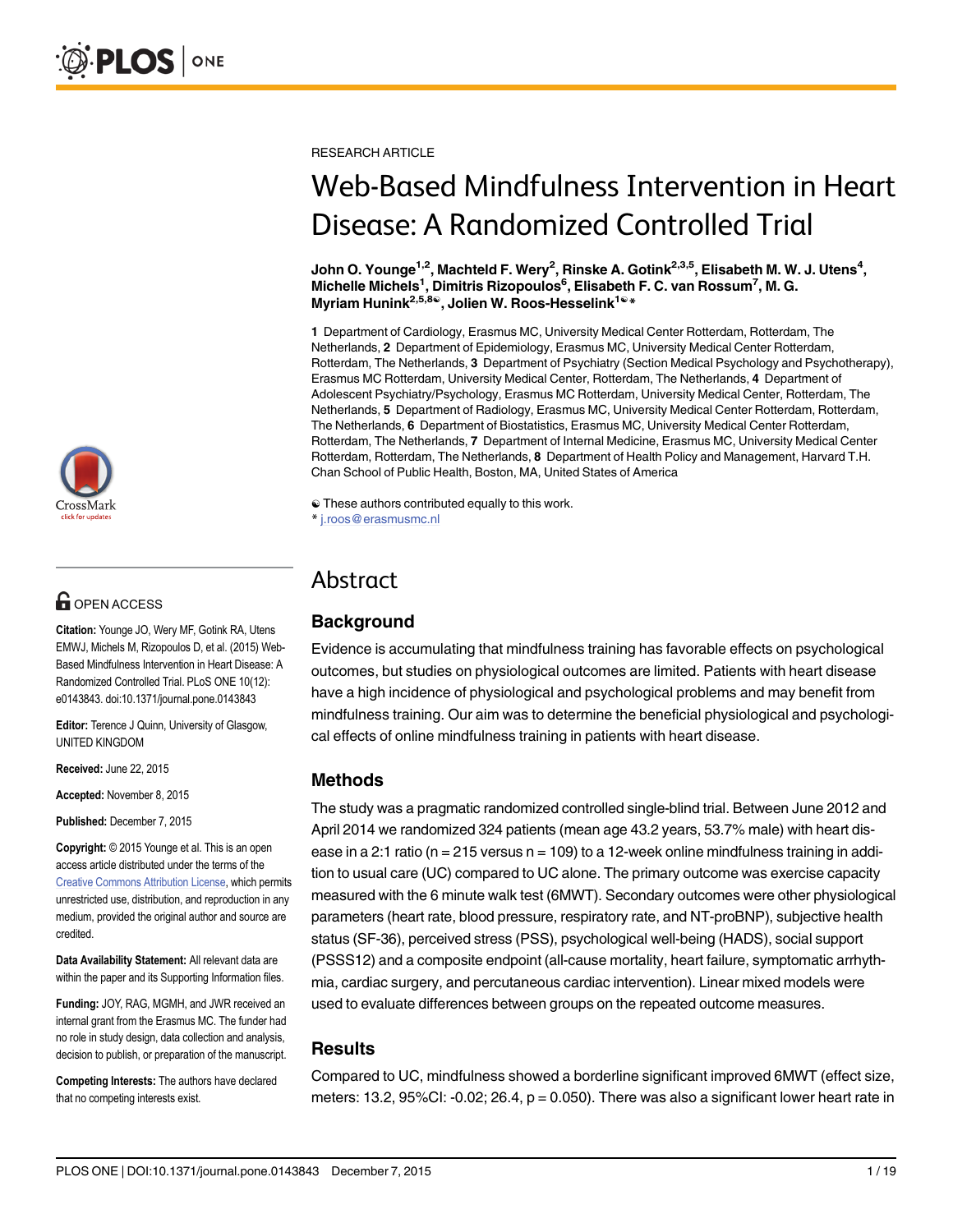<span id="page-1-0"></span>favor of the mindfulness group (effect size, beats per minute: -2.8, 95%CI: -5.4;-0.2,  $p =$ 0.033). No significant differences were seen on other outcomes.

#### **Conclusions**

Mindfulness training showed positive effects on the physiological parameters exercise capacity and heart rate and it might therefore be a useful adjunct to current clinical therapy in patients with heart disease.

#### Trial Registration

Dutch Trial Register [3453](http://www.trialregister.nl/trialreg/admin/rctsearch.asp?Term=3453)

#### Introduction

In recent decades, cardiovascular disease (CVD) has become the foremost cause of health burden worldwide.[[1](#page-15-0)] Especially the group of adults with congenital heart disease has increased over the last decades. While cardiovascular disease cause significant stress,[[2](#page-15-0)] chronic stressors such as anxiety and depression are themselves independent risk factors for cardiovascular morbidity and mortality.[[3,](#page-15-0) [4\]](#page-15-0) Chronic stress can negatively affect not only quality of life, but also physiological parameters such as respiration rate, heart rate, blood pressure, inflammatory markers and brain activity.[[5\]](#page-15-0)

As heart rate is associated with long-term survival, patients are recommended to try reducing heart rate in the management and prevention of  $CVD$ . [\[6](#page-15-0)] Often medication, such as betablockers, is prescribed for this goal. Stress reduction in itself may also have a beneficial effect on heart rate and physical fitness. While the best approach to stress management is unclear, increased attention is now being paid to lifestyle interventions such as mindfulness therapy.[[7,](#page-15-0) [8\]](#page-15-0) Mindfulness is described as the capacity to live with open and non-judgmental awareness towards all experiences within the present moment.[\[9](#page-15-0), [10](#page-15-0)] Several core features, such as meditation, yoga, and cognitive assignments, can increase the ability to accept negative experience or emotions.[\[11](#page-15-0)] Mindfulness therapy has been found to positively affect psychological outcomes in patients with chronic pain, obesity, hypertension, depression, anxiety and cardiovascular disease.[[12](#page-16-0)–[16\]](#page-16-0)

We hypothesized that, besides these psychological effects, mindfulness therapy may influence heart rate, breathing patterns and blood pressure through a favorable effect on the autonomic nervous system and therefore may positively affect exercise capacity and thus long-term outcome[\[17\]](#page-16-0). In a randomized controlled trial (RCT), we therefore investigated the effectiveness of online mindfulness training on exercise capacity in patients with heart disease.

#### Methods

#### Study design

The current study is a single blinded, pragmatic RCT performed at the outpatient cardiology clinic of the Erasmus MC, Rotterdam, The Netherlands. Ethical approval was obtained from the Medical Ethics Committee (METC) of the Erasmus Medical Center and the study complied with the Declaration of Helsinki ( $S1$  and  $S2$  Texts). The study was registered at the Dutch trial register, 3453, [http://www.trialregister.nl](http://www.trialregister.nl/). Patients received written information about the study at home, 2–4 weeks prior to their scheduled visit to the cardiologist at the outpatient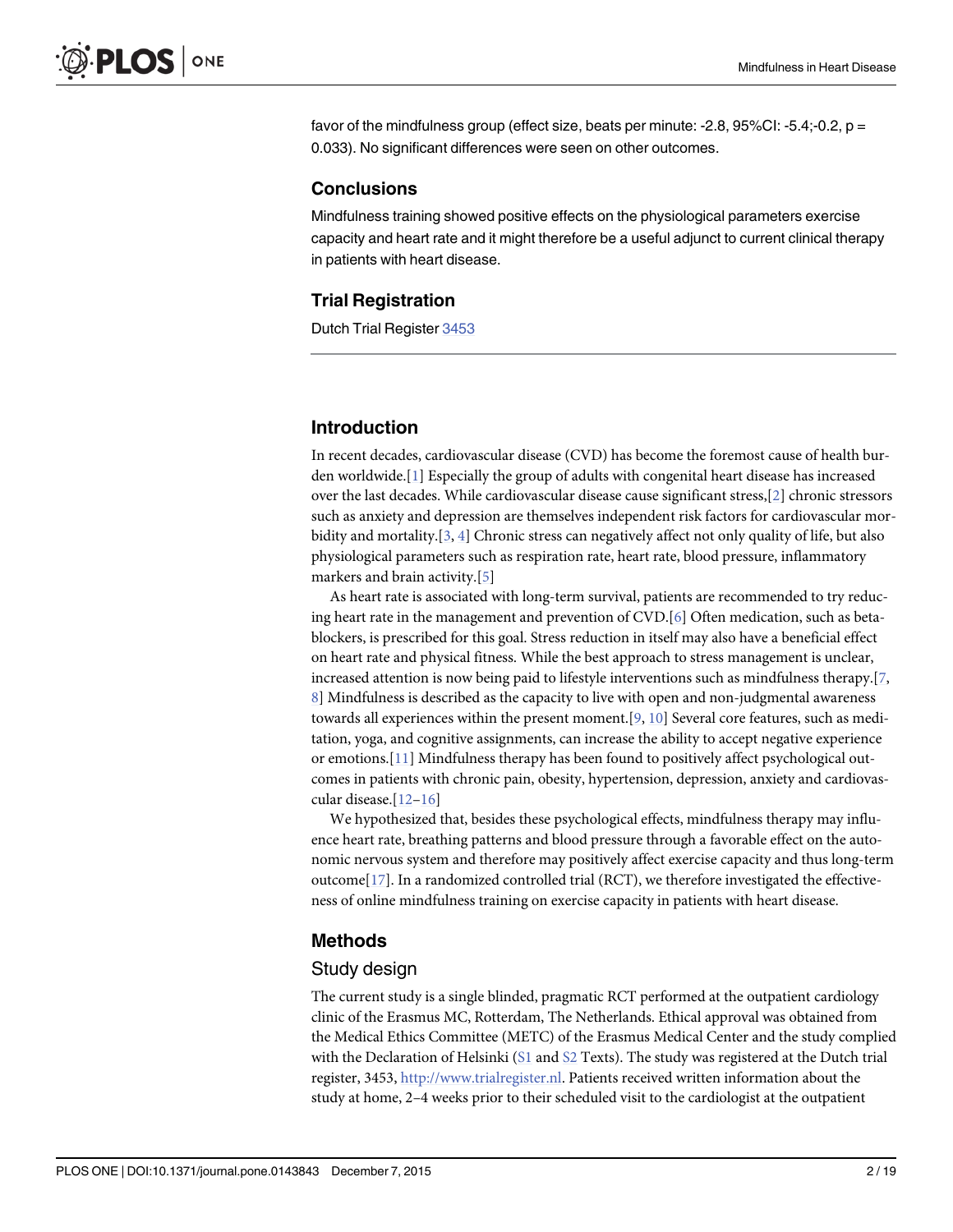<span id="page-2-0"></span>clinic. Full disclosure was given about the nature of the intervention. The current study reports the results of 3 month follow-up, which ended in July 2014, whereas the 12-month follow-up is still ongoing.

## Participants

Adult patients, between 18 and 65 years of age, with diagnosed heart disease (ischemic, valvular, congenital heart disease, or cardiomyopathy) were eligible for inclusion between June 2012 and April 2014. Patients were excluded based on the following criteria: (1) planned operation or percutaneous intervention within the upcoming year; (2) inability or unwillingness to give informed consent; (3) inability to understand Dutch, inability to read or write Dutch; (4) no internet access, email, or cell phone; (5) patients who did not fill out the baseline questionnaires or did not show up for the scheduled baseline tests. All participants provided written informed consent.

## Intervention

The active intervention was mindfulness training which consisted of a 12-week structured standardized online program. The training was offered in addition to usual care (UC) as provided by the treating cardiologist. All patients received a book about mindfulness by a renowned author to support the 12-week training[\[18\]](#page-16-0). The training was designed to be self-directed and to be easily accessible and engaging to a wide audience by keeping practice sessions and lessons short. The program teaches different meditations, self-reflection, and yoga. Furthermore, it includes practical assignments and suggestions for mindfulness in day-to-day life. The use of breath as a reminder for present moment awareness is emphasized in all meditations. The program was divided into four components ([S1 Table\)](#page-14-0). During the course participants also received biweekly reminders by e-mail and standardized text messages. Adherence to the intervention was monitored by whether the questions of the online program were completed. For privacy reasons, the content of the answers remained undisclosed. Both the program and the book were provided free of charge to participating patients.

## **Control**

The control group received UC by their treating cardiologist. Treatment and frequency differs between patients, but general components are regular outpatient visits, lifestyle advice regarding nutrition, smoking, exercise, stress reduction, medication and other procedures if indicated. We chose for a pragmatic study design without a placebo online training in order to measure effectiveness rather than efficacy. This choice is justified by the likelihood of a partial placebo effect that is part-and-parcel of the training as it would be implemented in future practice.

## Randomization

After a patient's eligibility was established by one of the study investigators, written informed consent was obtained and baseline measurements were performed. Subsequently, patients were randomized according to a 2:1 ratio via dedicated computer software  $(ALEA)$  with a block size of 12 to receive the online Mindfulness training or UC.[[19](#page-16-0)] The investigator entered the patients into the computer software, but did not receive the result of the allocation. The result of the randomization procedure was sent to an independent employee (medical secretary) of the outpatient clinic, who was not involved in establishing eligibility, outcome assessment, or data analyses. Subsequently, this employee contacted the participant with the result and provided instructions on how to access the web-based training.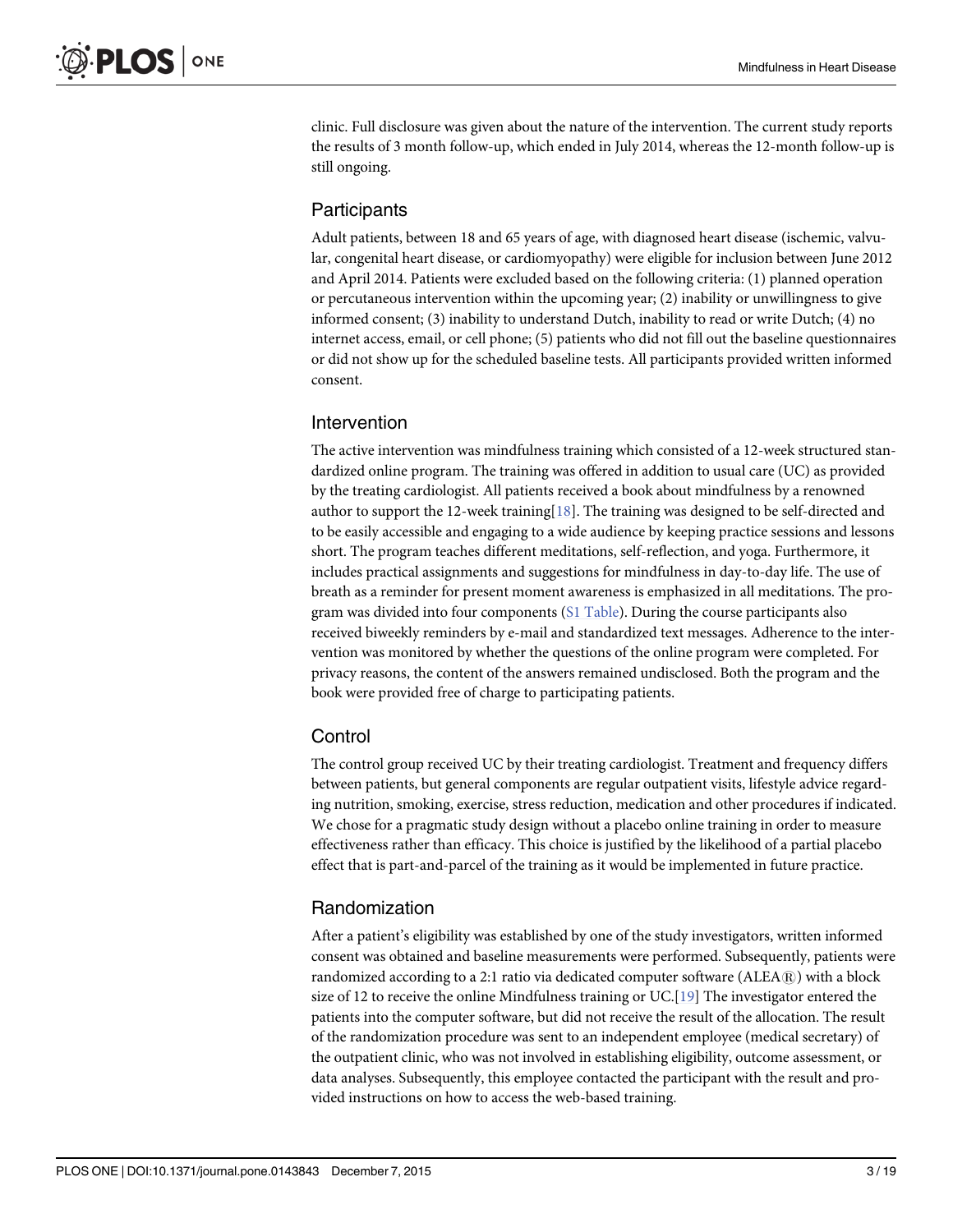## <span id="page-3-0"></span>**Blinding**

Due to the nature of the intervention, blinding of patients was not feasible. The intervention started as soon as patients logged on to the mindfulness training website. The outcome assessors (investigators) were unaware of patients' treatment allocation. Therefore, the design of this study can be considered as a single-blinded randomized controlled trial in which the investigators remained blinded throughout the duration of the study. Additionally, patients were instructed not to say anything about their treatment allocation, neither to study investigators nor to their cardiologist.

#### Outcome measures

Outcomes were measured in all patients pre- (T0) and post-intervention (12 weeks, T1).

We were interested in evaluating the physical effects of mindfulness and thus chose as primary outcome measure the 6MWT, which is an overall measure of exercise tolerance, has reproducible results, and has shown to be an independent predictor of long term outcome.[\[20](#page-16-0)– [22\]](#page-16-0) The 6MWT was performed in a 20-meter-long corridor at the outpatient clinic.[\[23\]](#page-16-0) The corridor had well-indicated 'start' and 'finish' marks with colored pawns.

#### Secondary outcome measures

Physical parameters. Weight, blood pressure, respiratory rate and heart rate. BMI was calculated by weight in kilograms divided by height in meters squared. Blood pressure was measured using an automated non-invasive monitor (Mindray Datascope Duo) after the participant had rested for 5 minutes in the sitting position. This monitor also reports the heart rate. Respiratory rate was measured in rest within a set amount of 30 seconds.

Blood sampling laboratory tests. N-terminal pro-brain natriuretic peptide (NT-proBNP, Elecsys system, Roche Diagnostics, Basel, Switzerland: normal values  $\leq 14$ pmol/L) and creatinin were measured from peripheral venous blood samples.

Subjective health status. The Short-Form Health survey 36 (SF-36) was used to evaluate subjective health status. For each of the 8 subdomains a transformed score is generated, ranging from 0 to 100,[\[24\]](#page-16-0) with a higher score indicating better health.[\[25\]](#page-16-0) The subdomains were used to construct the mental component summary (MCS) measure, which consists of the subdomains vitality, social functioning, role-emotional functioning and mental health, and the physical component summary (PCS) measure, which consists of the subdomains physical functioning, role physical functioning, bodily pain and general health.[\[26\]](#page-16-0)

A Visual Analogue Scale (VAS) was used to assess subjective perceived QoL ("Indicate on the line above where you would situate yourself in terms of your overall quality of life", ranging from 0 to 100, with a higher score indicating better QoL.[[27\]](#page-16-0)

Psychological well-being. To assess symptoms of anxiety and depression, the Hospital Anxiety and Depression scale was used. The questionnaire contains 14 items on depression and anxiety with a higher score on the 3 point Likert scale indicating a greater level of emotional distress.[\[28\]](#page-16-0)

Stress. The Dutch version of the Perceived Stress Scale (PSS) was used to evaluate perceived stress. The scale consists of fourteen 5-point Likert scales, with a higher score indicating a higher level of stress ( $0 =$  never,  $4 =$  very often). A total perceived stress score is made by summing all individual items.[\[29\]](#page-16-0)

Social support. To evaluate perceived social support, the Dutch version of the Perceived Social Support Scale 12 Blumenthal (PSSS12) was used. The PSSS12 has 12 items with a 7-point Likert scale addressing the degree of perceived social support with a higher score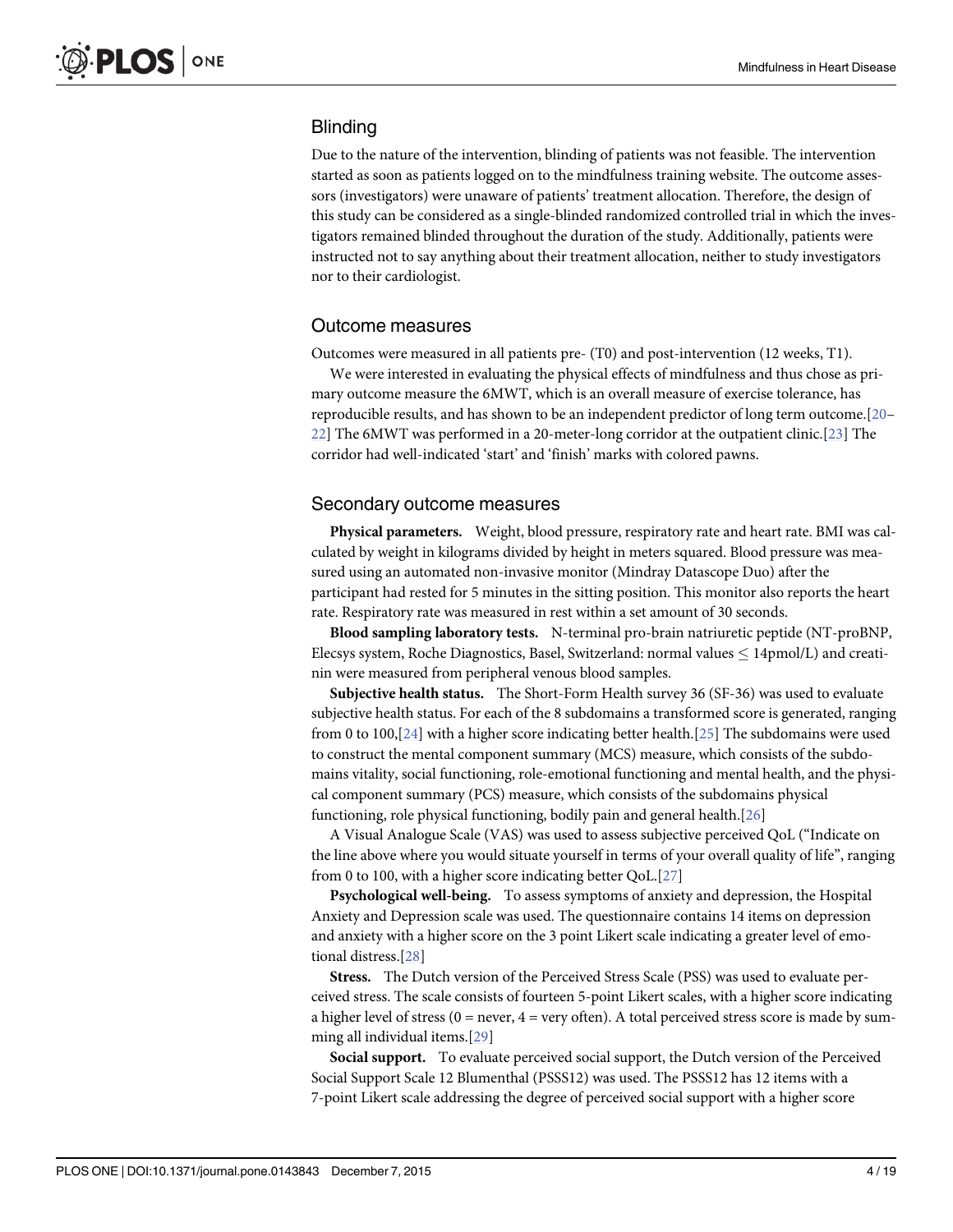<span id="page-4-0"></span>indicating a greater feeling of support  $(1 = \text{very strongly disagree}, 7 = \text{very strongly agree})$ .[\[30\]](#page-16-0) For the purpose of this study we used the total score.

Adverse events. Adverse events were defined as all-cause mortality, heart failure, symptomatic arrhythmia, cardiac surgery, and percutaneous cardiac intervention. Arrhythmias were defined as symptomatic if antiarrhythmic medication was prescribed, cardioversion or ablation had been applied, or a pacemaker or intracardiac defibrillator (ICD) was implanted. Heart failure was defined as an event when either medication or hospitalization was necessary.

#### Other study parameters

In order to document baseline risk levels, traditional cardiovascular risk factors and demographics were determined: age, sex, length, weight, smoking, type of heart disease, and employment status. Additionally participation in other mindfulness-based exercises and the use of other complementary care was monitored with a questionnaire (type, frequency, and intensity).

## Quality control and audit

The digitalization of the paper case record forms (CRFs) in the database was independently performed by 2 persons (JY and MW). After digitalization, an error rate of  $\leq$ 0.5% was observed between JY and MW. An independent audit was performed and the study was found to comply with Good Clinical Practice and Scientific Integrity standards.

## Sample size justification

To demonstrate an improvement of 5% in the intervention group vs 1% in the control group on the 6MWT, this study required 99 patients in the control group and 198 in the active intervention group (SD10%, alpha =  $0.05$ , power = 0.90, ratio experimental to controls = 2). Even if only 50% of patients in the experimental group adhered to the training, this would give us a power of 0.80 in the as-treated analysis. To account for non-adherence and loss to follow-up our aim was to randomize at least 300 patients. This number of patients is sufficient to demonstrate a smaller difference (5% in the intervention group vs 2% in the control group) in a repeated measurements analysis with a power of 75% (2 follow-up measurements, correlation between follow up measurements = 0.70, correlation between baseline & follow-up = 0.50).

## Statistical analysis

Descriptive analyses were performed to describe the baseline characteristics of demographic and clinical variables stratified by treatment group. Changes in outcomes at 12 weeks compared with baseline (intragroup effect) and differences between treatment groups (difference in delta's, intergroup effect) on physiological and psychological outcomes were calculated. To simultaneously account for the correlation between the multiple measurements of each patient and dropout, a repeated measurements analysis was performed using a multivariate linear regression mixed model to determine intergroup effects. In the mean structure of the mixed model we included the time effect, the intervention effect and their interaction, while a fully unstructured variance-covariance matrix was assumed for the error terms. Due to randomization only p-values for the interaction effect are reported.

An intention-to-treat (ITT) analysis was performed to address whether offering a mindfulness training was effective compared to UC. An as-treated (AT) analysis was performed to address whether the mindfulness training was beneficial if actually performed. In the AT analysis, patients were considered adherent if they completed 50% or more of the exercises. Patients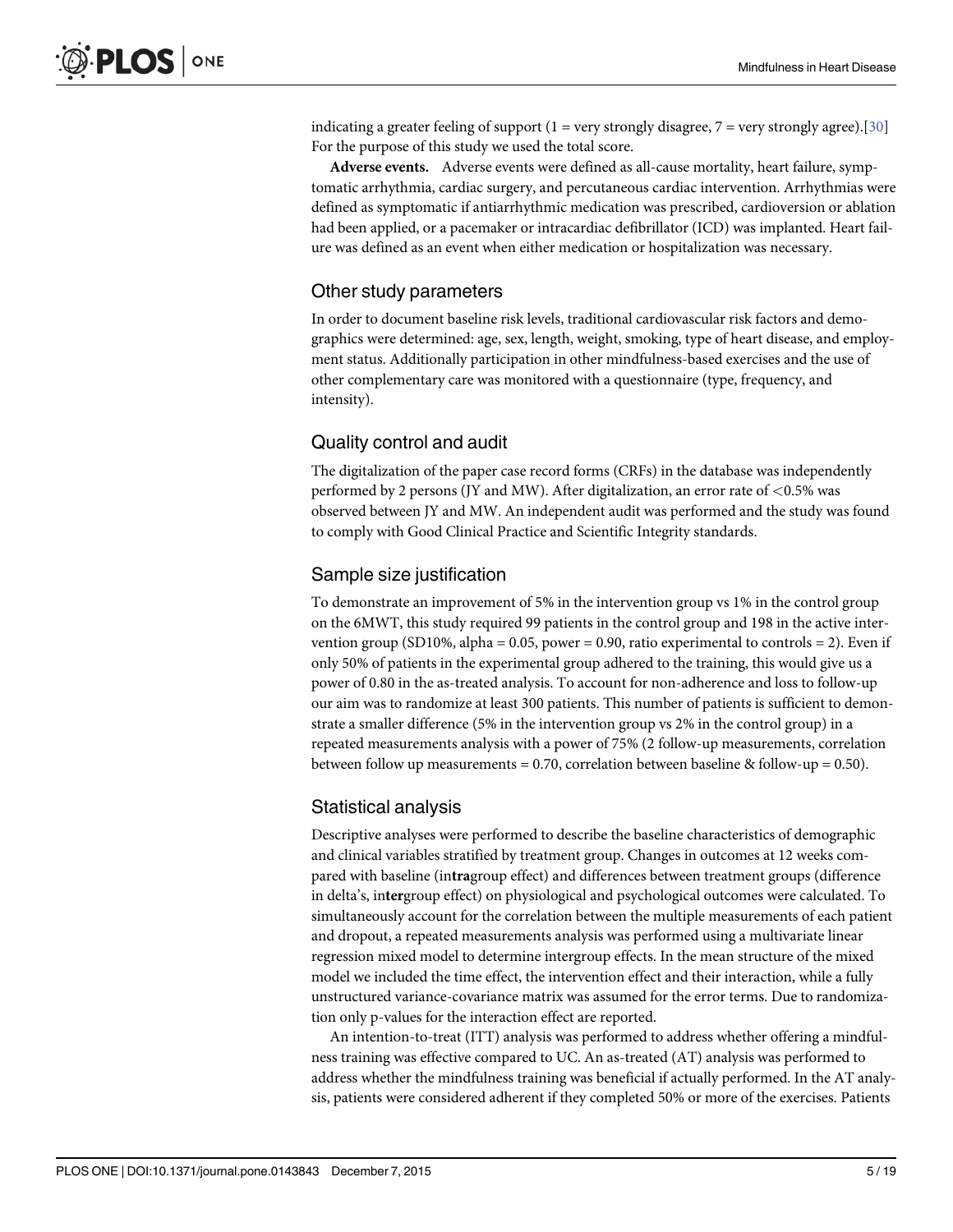<span id="page-5-0"></span>allocated to the UC group who sought mindfulness training on their own were excluded from the AT analysis.

For both ITT and AT, Cohen's D was calculated to enable comparison of effect sizes. This calculation was performed based on the results of the mixed model.

A p-value less than 0.05 was considered to be indicative of statistical significance. All data were analyzed with IBM SPSS Statistics version 21.0 (IBM Corp., Somers, NY).

#### Results

#### Patient recruitment and characteristics

A flowchart of the patients' recruitment is shown in [Fig 1.](#page-6-0) Patients' baseline characteristics [\(Table 1\)](#page-7-0) demonstrated no significant differences between the intervention and control group which confirmed a successful randomization, also on important characteristics such as: age  $(p = 0.98)$  and, gender  $(p = 0.28)$ . In total, 5 patients did not complete any assignment of the mindfulness training whereas 115 patients completed at least 50% of the assignments (astreated analysis) with a mean (SD) 53% (34).

#### Safety/side effects

No major side effects were reported during the follow-up period. In 7 patients (5 mindfulness (2.3%), 2 control (1.8%)) at baseline and 13 patients (8 mindfulness (4.8%), 5 control (5.5%)) at follow-up, fatigue, dizziness, shortness of breath, or pain due to pre-existing conditions were described while performing the 6MWT.

#### Outcome analysis

At 12 weeks, the mindfulness group showed a notable improvement on their mean 6MWT, which was borderline significantly different compared with UC ( $p = 0.050$ ) [\(Table 2\)](#page-9-0). The intergroup comparison showed that heart rate was significantly lower in the mindfulness group ( $p = 0.033$ ) [\(Table 2](#page-9-0)). Mean systolic and mean diastolic blood pressure decreased in the mindfulness and UC group, but no significant differences were found in the intergroup com-parison ([Table 2\)](#page-9-0). The results of the physiological outcomes are summarized in [Fig 2.](#page-10-0)

Analyses showed no significant differences between the groups on the PCS and MCS of the SF-36 ([Table 2\)](#page-9-0). At 12 weeks, anxiety levels were lower than baseline scores in both the mindfulness and the UC group, but no significant differences were found in the intergroup comparison ([Table 2\)](#page-9-0).

Depressive symptoms decreased at 12 weeks, but did not significantly differ between the groups. Neither perceived stress scores nor perceived social support were statistically significant different in the intergroup comparison [\(Table 2](#page-9-0)). No significant differences were found on adverse events. The results of the psychological outcomes are summarized in [Fig 3](#page-11-0).

The results of AT-analyses were comparable with the ITT analyses [\(Table 3](#page-12-0)).

## Cohen's D

In order to compare different outcome measures, Cohen's D effect sizes were calculated. In the intention-to-treat analyses (Figs  $4$  and  $5$ ), heart rate and depression showed, small, but significant improvement ( $D = 0.20$ , 95%CI 0.04 to 0.36 and  $d = 0.17$ , 95%CI 0.01 to 0.33 respectively). In the As-Treated analysis, exercise capacity, heart rate, systolic blood pressure and stress improved significantly, with small effect sizes ranging from  $D = 0.19$  to  $D = 0.21$  (Figs [6](#page-13-0) and [7](#page-14-0)).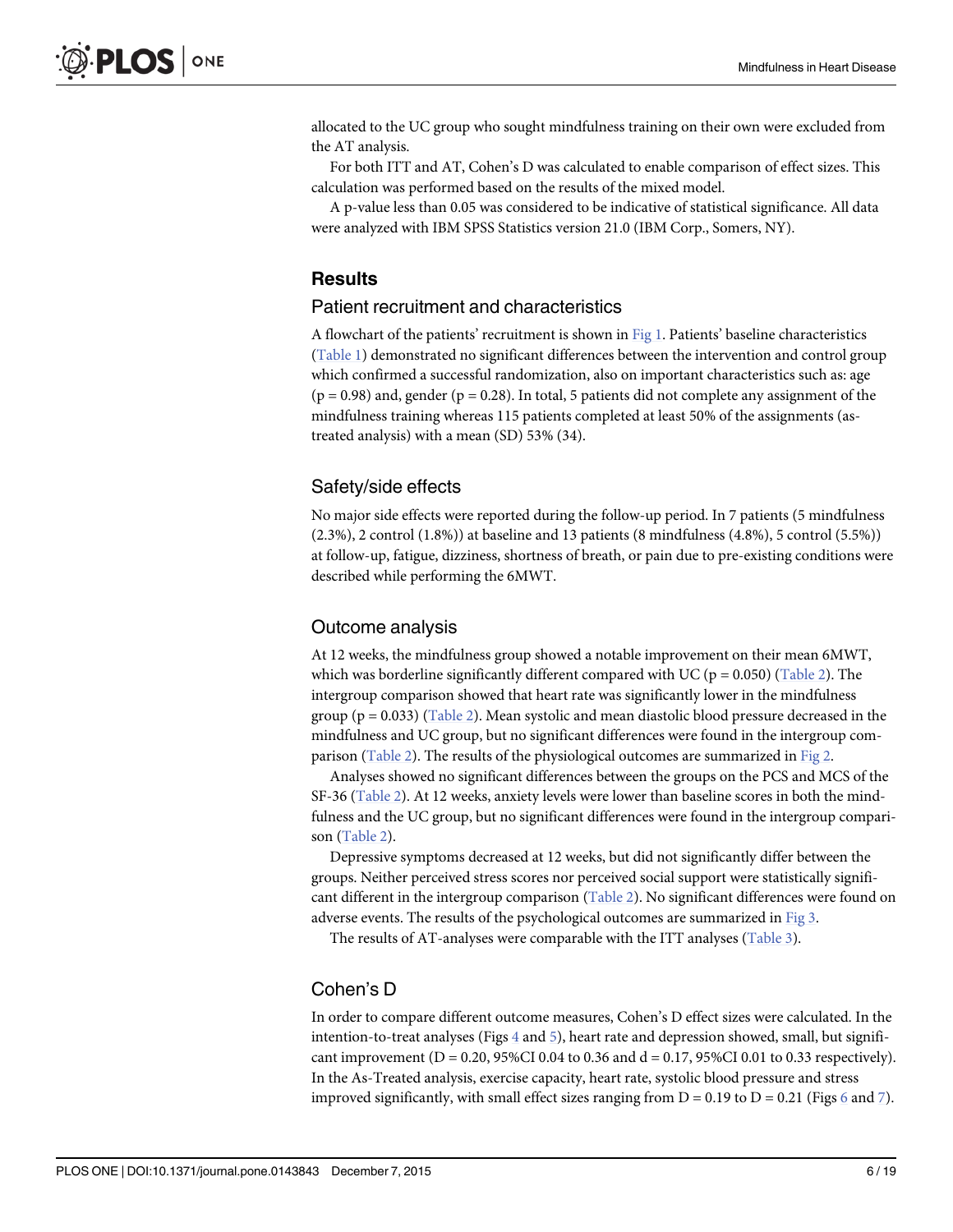## **Discussion**

To our knowledge, this is the first randomized trial to evaluate the effectiveness of mindfulness training in patients with heart disease. By taking physiological parameters as its main outcome

<span id="page-6-0"></span>

doi:10.1371/journal.pone.0143843.g001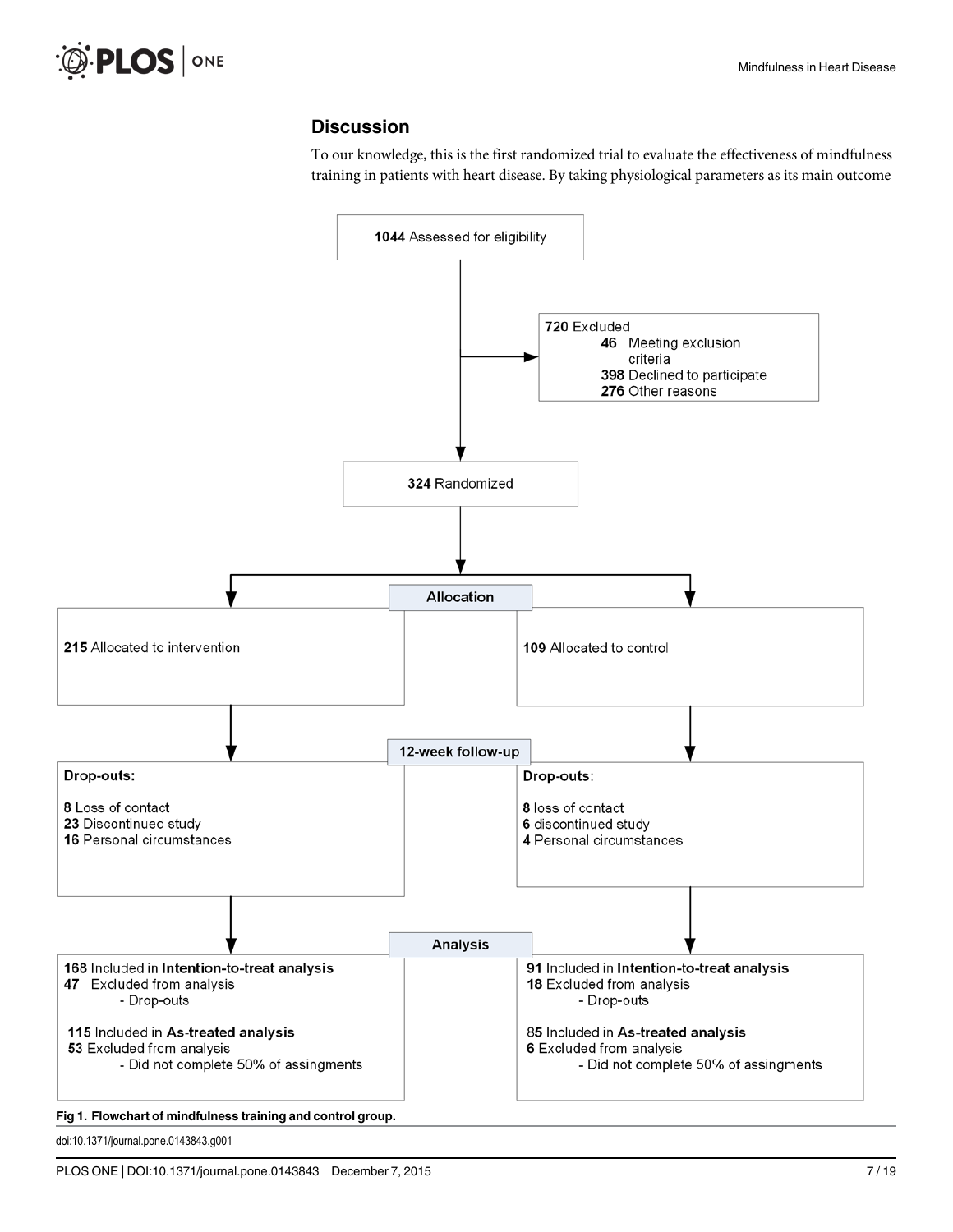<span id="page-7-0"></span>

|                                                            | <b>Mindfulness</b><br>Group $N = 215$ | <b>Control Group</b><br>$N = 109$ |
|------------------------------------------------------------|---------------------------------------|-----------------------------------|
| Demographics                                               |                                       |                                   |
| Age (years), mean (SD)                                     | 43.2 (14.1)                           | 43.2 (13.7)                       |
| Female (%)                                                 | 44.2                                  | 50.5                              |
| Physiological parameters                                   |                                       |                                   |
| Heart rate (beats/min),<br>mean (SD)                       | 68 (12)                               | 69 (11)                           |
| Systolic blood pressure<br>(mm Hg), mean (SD)              | 128 (16)                              | 125 (15)                          |
| Diastolic blood pressure<br>(mm Hg), mean (SD)             | 78 (11)                               | 80(10)                            |
| Resting respiratory rate<br>(breaths/min), median<br>(IQR) | 15(2)                                 | 15(3)                             |
| Body mass index (kg/m <sup>2</sup> ),<br>mean (SD)         | 25.9(4.6)                             | 25.7(4.7)                         |
| Obesity* (%)                                               | 16.7                                  | 15.6                              |
| Psychological parameters                                   |                                       |                                   |
| PCS, mean (SD)                                             | 46.6 (9.6)                            | 45.3 (10.3)                       |
| MCS, mean (SD)                                             | 50.2(10.6)                            | 50.8(9.6)                         |
| HADS Anxiety, mean (SD)                                    | 8.2(3.6)                              | 9.0(3.4)                          |
| HADS Depression, mean<br>(SD)                              | 3.8(2.9)                              | 3.8(2.9)                          |
| VAS, mean (SD)                                             | 75.0 (13.2)                           | 72.7 (13.2)                       |
| PSS, mean (SD)                                             | 22.4(7.8)                             | 22.0(7.5)                         |
| PSSS12, mean (SD)                                          | 69.5 (11.6)                           | 71.5 (12.3)                       |
| Exercise tolerance                                         |                                       |                                   |
| 6 minute walk test<br>distance (meters),<br>mean (SD)      | 537.5 (77.0)                          | 539.3 (67.3)                      |
| Laboratory works                                           |                                       |                                   |
| NT-proBNP, median<br>(IQR), pmol/L                         | 16.7 (28.5)                           | 18.3 (33.9)                       |
| Creatinine, median (IQR),<br>µmol/L                        | 79.0 (21.0)                           | 77.0 (21.0)                       |
| Cardiac history, type of heart disease, (%)                |                                       |                                   |
| Congenital heart disease                                   | 41.9                                  | 42.2                              |
| Cardiomyopathy                                             | 39.5                                  | 29.4                              |
| Valvular heart disease                                     | 18.6                                  | 28.4                              |
| Other comorbidity, (%)                                     |                                       |                                   |
| Diabetes Mellitus**                                        | 3.2                                   | 3.7                               |
| Number of interventions in<br>life***, mean (SD)           | 1.4(1.4)                              | 1.4(1.2)                          |
| Time since first<br>intervention (years),<br>mean (SD)     | 19.1 (14.0)                           | 15.9 (11.7)                       |
| ICD, $(\%)$                                                | 5.9                                   | 4.3                               |
| PM, (%)                                                    | 9.3                                   | 5.2                               |
| Current medication (%)                                     | 70.2                                  | 72.5                              |
| Beta-blocker                                               | 43.2                                  | 36.7                              |

#### [Table 1.](#page-5-0) Baseline characteristics of study participants.

(Continued)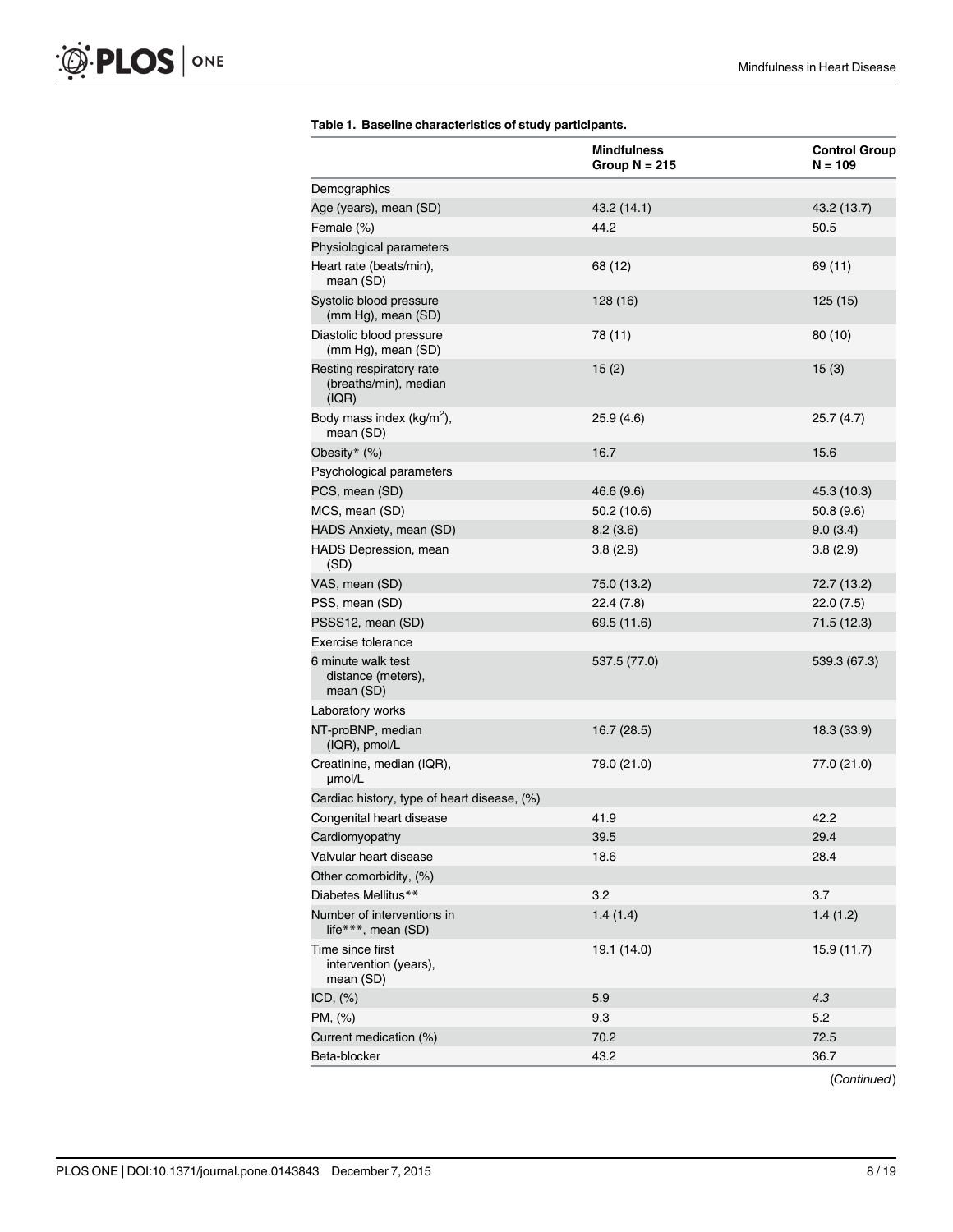|                                                     | <b>Mindfulness</b><br>Group $N = 215$ | <b>Control Group</b><br>$N = 109$ |
|-----------------------------------------------------|---------------------------------------|-----------------------------------|
| <b>Statin</b>                                       | 18.6                                  | 13.8                              |
| Aspirin                                             | 16.3                                  | 14.7                              |
| Ace-inhibitor                                       | 23.3                                  | 22.0                              |
| Angiotensin II antagonist                           | 8.8                                   | 11.9                              |
| Calcium channel blocker                             | 9.8                                   | 6.4                               |
| Nitroglycerin                                       | 2.3                                   | 0.0                               |
| Cardiac glycoside                                   | 2.3                                   | 2.8                               |
| <b>Diuretic</b>                                     | 16.8                                  | 19.3                              |
| Anticoagulant                                       | 24.6                                  | 33.9                              |
| Antidepressant                                      | 5.1                                   | 2.8                               |
| Tranquilizer                                        | 1.9                                   | 1.8                               |
| Other                                               | 43.3                                  | 57.8                              |
| Intoxication, (%)                                   |                                       |                                   |
| Current smoking                                     | 14.4                                  | 18.3                              |
| Current alcohol use                                 | 62.1                                  | 55.0                              |
| Current drugs use                                   | 3.3                                   | 2.8                               |
| Work status                                         |                                       |                                   |
| Employed, (%)                                       | 68.7                                  | 67.9                              |
| Prior use of<br>complementary<br>therapies****, (%) | 14.4                                  | 12.8                              |

#### <span id="page-8-0"></span>Table 1. (Continued)

 $*$  Obesity was defined when the BMI was  $>$ 30 kg/m2.

\*\* Diabetes was defined when a patient reported use of anti-diabetes medication.

\*\*\* Include both surgical and percutaneous interventions.

\*\*\*\* Contains yoga, meditation, mindfulness, tai chi, Qigong and acupuncture.

SD, standard deviation; PCS, physical component summary measure; MCS, mental component summary measure; VAS, visual analogue scale; HADS, hospital anxiety and depression scale; PSS, perceived stress score; PSSS12, perceived social support; NT-proBNP, N-terminal pro-Brain Natriuretic Peptide; IQR, interquartile range; ICD, implantable cardioverter-defibrillator; PM, pacemaker.

doi:10.1371/journal.pone.0143843.t001

parameter, it is also an innovative study. On the primary endpoint–exercise capacity–we found a borderline significant but clinically small effect in favor of mindfulness. Heart rate also decreased significantly more with mindfulness training. Remarkably, no significant improvements were found on subjective outcome measures, although anxiety and depressive symptoms did decrease.

Limited exercise capacity is an important predictor for outcome for cardiac disease, and several studies have reported an association with survival.  $[17, 31-33]$  $[17, 31-33]$  $[17, 31-33]$  $[17, 31-33]$  $[17, 31-33]$  Since a decrease in physical performance is also an important predictor of adverse outcomes in patients with congenital heart disease, improving physical performance may be an important target of treatment. In recent years, cardiac rehabilitation programs, many of them conducted in patients with postmyocardial infarction, have had good results on total and cardiovascular mortality.[[34](#page-17-0), [35](#page-17-0)] Our results indicate that mindfulness training could be part of future treatment modalities intended to improve physical performance in heart disease patients. It remains to be shown whether this will also affect long-term outcome. Several epidemiological studies in patients with hypertension, acute coronary syndromes,  $[36]$  $[36]$  $[36]$  stable coronary heart disease  $[37]$  and heart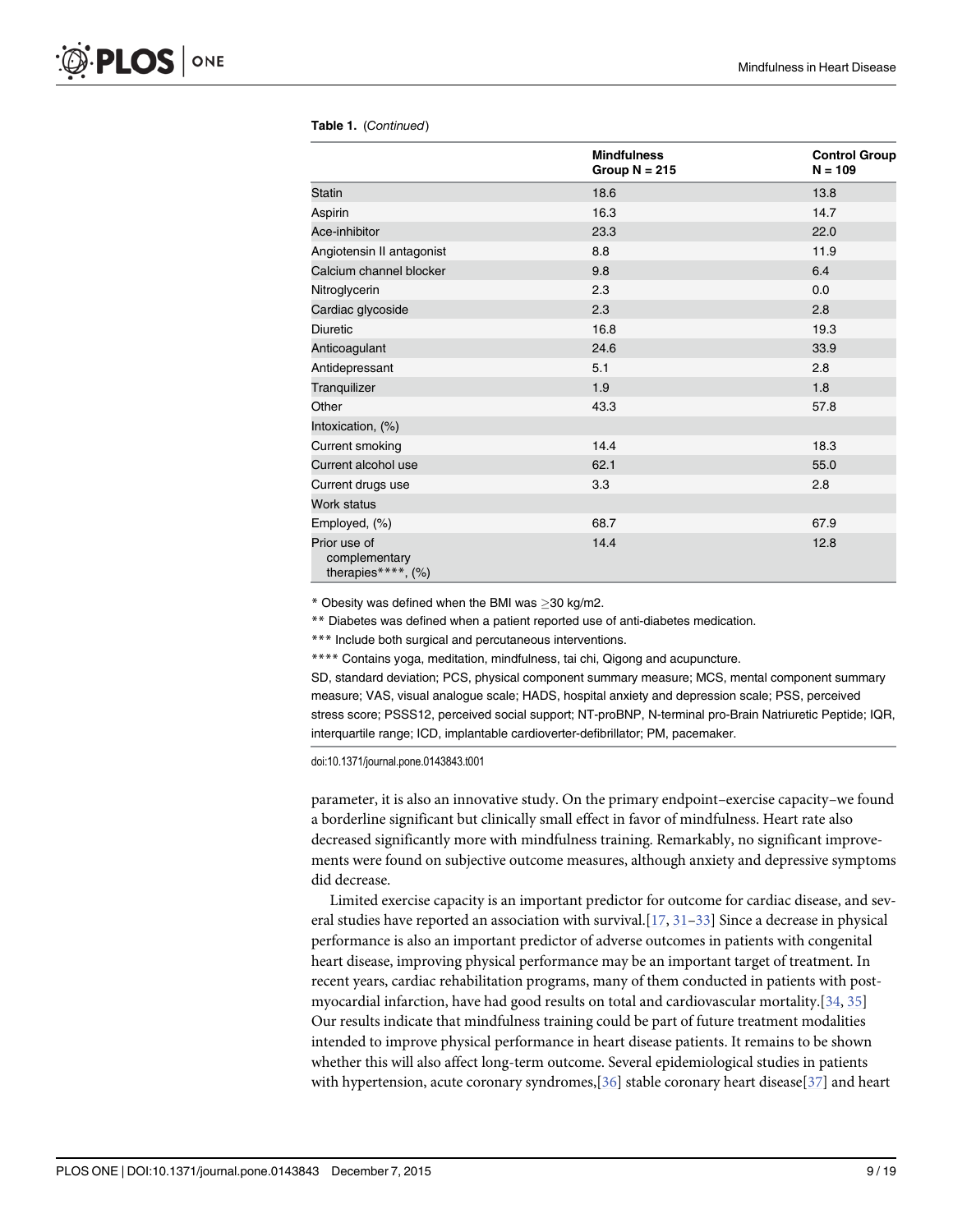| <b>Physiological outcomes</b>     | <b>Treatment group</b> | Delta 12-weeks vs baseline<br>(intragroup) <sup>a</sup> (mean, SD) | <b>Effect Estimate</b><br>(intergroup) b | 95% CI        | p-value |
|-----------------------------------|------------------------|--------------------------------------------------------------------|------------------------------------------|---------------|---------|
| 6MWT, meters                      | Mindfulness            | 10.42 (49.0)                                                       | 13.2                                     | $-0.02; 26.4$ | 0.050   |
|                                   | <b>UC</b>              | $-4.0(55.6)$                                                       |                                          |               |         |
| Heart rate, beats/min             | Mindfulness            | $-2(10.9)$                                                         | $-2.8$                                   | $-5.4; -0.2$  | 0.033   |
|                                   | <b>UC</b>              | 0.5(9.0)                                                           |                                          |               |         |
| SBP, mmHq                         | Mindfulness            | $-4.2(15.4)$                                                       | $-2.2$                                   | $-6.1; 1.7$   | 0.268   |
|                                   | <b>UC</b>              | $-1.9(15.5)$                                                       |                                          |               |         |
| DBP, mmHg                         | Mindfulness            | $-1.9(8.9)$                                                        | 1.6                                      | $-0.8; 4.0$   | 0.186   |
|                                   | <b>UC</b>              | $-3.4(10.1)$                                                       |                                          |               |         |
| Respiratory rate, breaths/minute* | Mindfulness            | $-0.5(3.6)$                                                        | $-0.02$                                  | $-0.04; 0.01$ | 0.189   |
|                                   | <b>UC</b>              | $-0.1(4.0)$                                                        |                                          |               |         |
| NT-proBNP, pmol/L*                | Mindfulness            | 0.3(9.7)                                                           | $-0.04$                                  | $-0.1; 0.04$  | 0.333   |
|                                   | <b>UC</b>              | 0.0(11.10)                                                         |                                          |               |         |
| <b>Psychological outcomes</b>     |                        |                                                                    |                                          |               |         |
| SF-36 PCS                         | <b>Mindfulness</b>     | 0.5(6.3)                                                           | $-0.4$                                   | $-2.0; 1.3$   | 0.668   |
|                                   | <b>UC</b>              | 0.7(6.7)                                                           |                                          |               |         |
| <b>SF-36 MCS</b>                  | Mindfulness            | 0.2(7.4)                                                           | 0.74                                     | $-1.4; 2.8$   | 0.489   |
|                                   | UC                     | 1.2(8.8)                                                           |                                          |               |         |
| <b>VAS</b>                        | <b>Mindfulness</b>     | 0.4(10.4)                                                          | $-0.4$                                   | $-3.0; 2.1$   | 0.745   |
|                                   | <b>UC</b>              | 0.7(9.3)                                                           |                                          |               |         |
| <b>HADS Anxiety</b>               | <b>Mindfulness</b>     | $-0.5(3.2)$                                                        | 0.6                                      | $-0.2; 1.4$   | 0.145   |
|                                   | <b>UC</b>              | $-0.9(3.0)$                                                        |                                          |               |         |
| <b>HADS Depression</b>            | Mindfulness            | $-0.5(2.9)$                                                        | $-0.4$                                   | $-1.1; 0.2$   | 0.203   |
|                                   | <b>UC</b>              | 0.0(2.3)                                                           |                                          |               |         |
| <b>PSS</b>                        | <b>Mindfulness</b>     | $-2.4(6.3)$                                                        | $-1.0$                                   | $-2.7;0.6$    | 0.226   |
|                                   | UC                     | $-0.9(6.8)$                                                        |                                          |               |         |
| <b>PSSS12</b>                     | Mindfulness            | 0.6(7.4)                                                           | 0.4                                      | $-1.6:2.4$    | 0.685   |
|                                   | UC                     | 0.1(8.0)                                                           |                                          |               |         |

[Table 2.](#page-5-0) Changes in outcomes at 12 weeks compared with baseline (intragroup effect) and differences between treatment groups (difference in delta's, intergroup effect) on physiological and psychological outcomes. Intention-to-treat analyses.

SD, standard deviation; SE, standard error; 6MWT, six-minute walk test; UC, usual care; SBP, systolic blood pressure; DBP, diastolic blood pressure; NTproBNP, N-terminal pro-brain natriuretic peptide; SF-36, Short Form Health survey; PCS, physical component summary measure; MCS, mental component summary measure; VAS, visual analogue scale; HADS, hospital anxiety and depression scale; PSS, perceived stress score; PSSS12, perceived social support.

\* Effect estimates are calculated from log-transformed scores.

a Delta value (follow-up measurement minus baseline, intragroup effect) was calculated for those who attended the 12-week follow-up.

<sup>b</sup> Linear mixed model analyses for repeated measurements for differences between treatment groups (intergroup effect) on the dependent variables (time X intervention effect).

doi:10.1371/journal.pone.0143843.t002

<span id="page-9-0"></span>PLOS ONE

failure[[38](#page-17-0)] have shown that resting heart rate is a risk factor for cardiovascular and all-cause mortality. These epidemiological results suggest that the beneficial effect of mindfulness on heart rate demonstrated in our study is clinically meaningful.

To date, very few studies have evaluated mindfulness training in patients with cardiac disease. A pilot study that offered a brief mindfulness-based stress-reduction program to patients with, or at risk of, coronary artery disease[[16](#page-16-0)] showed significant but moderate reductions on two psychological outcomes, depression (Cohen's  $d = 0.54$ ) and perceived stress ( $d = 0.68$ ). Unlike in our study, the participants were not randomized and the intervention was fairly short (4-weeks). Two reports of the same study population showed that mindfulness-based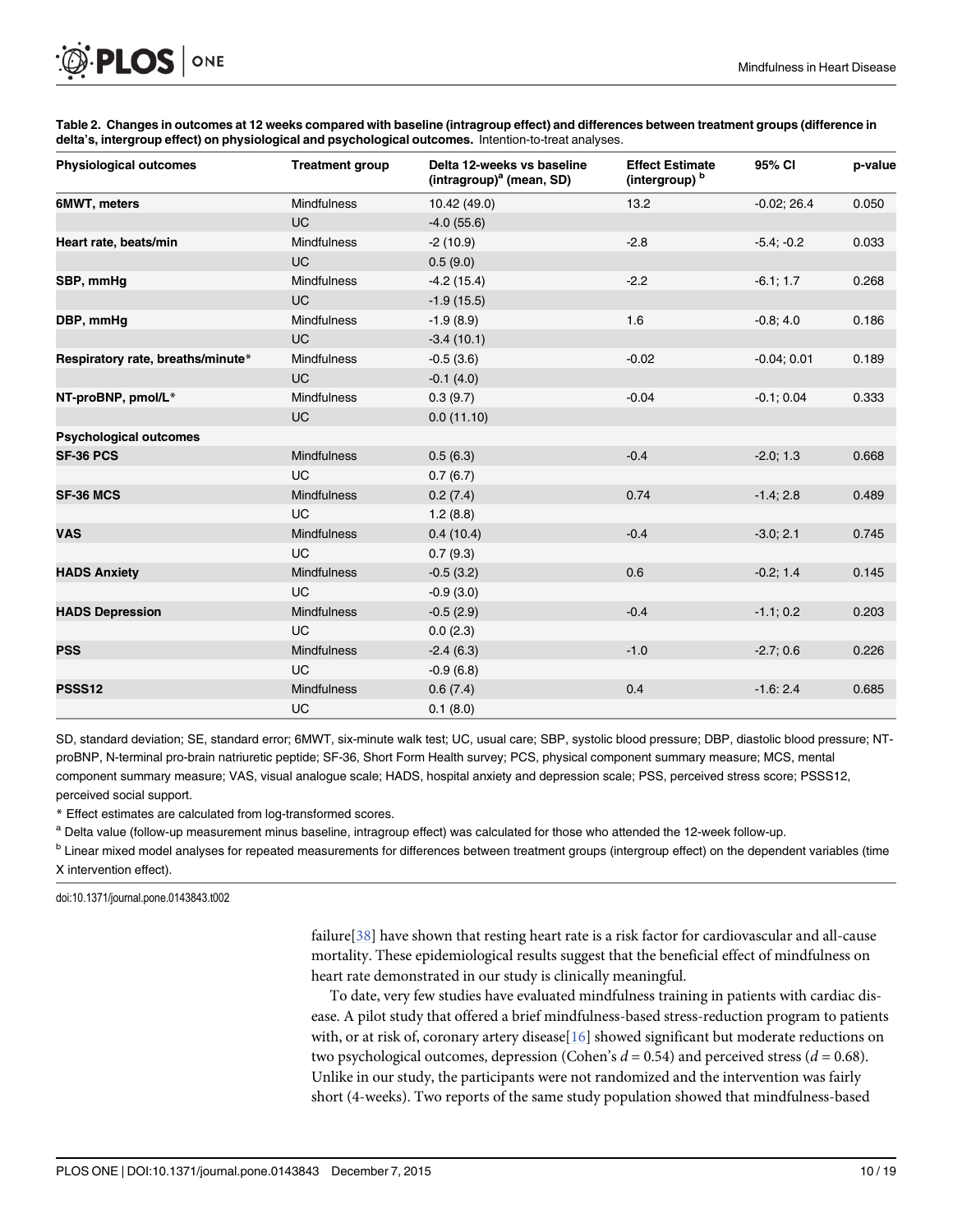<span id="page-10-0"></span>



doi:10.1371/journal.pone.0143843.g002

ONE

OS.

stress-reduction mainly improved anxiety, emotional control and coping, rather than restingstress hormones or physical functioning.[[39,](#page-17-0) [40\]](#page-17-0) Recently, a brief group-MBSR intervention in patients undergoing a percutaneous coronary intervention showed favorable effects on quality of life.[[41\]](#page-17-0) Additionally, anxiety, depression, and stress appeared to be influenced positively but only in the younger age group  $(<\!60 \text{ years}$ ).[[41](#page-17-0)] Lastly, an individual MBSR training in patients with coronary heart disease showed significant reductions in anxiety, depression, perceived stress and the physiological parameters BP and BMI.[[42](#page-17-0)] However, this study had limited power and was only performed in males. In contrast to previous reports, in our study psychological outcomes did not significantly improve by mindfulness training. Whereas in previous studies patients were often selected on the basis of reduced psychological well-being, in our study they were not. In fact, baseline psychological scores were similar to scores in the general population $[43-47]$  $[43-47]$  $[43-47]$  $[43-47]$  $[43-47]$  implying that improvement was hardly possible (a ceiling effect). Also, our training was online without any personal contact, which probably resulted in smaller effects. There is increased interest in the effect of acceptance and commitment therapy, which has similarities with mindfulness training, focusing on the relationship between persons' own thoughts and feelings that could potentially have a positive effect on several modifiable CVD risk factors.[\[48](#page-17-0)]

Similar to the ceiling effect for psychological outcomes, we observed a floor effect for blood pressure, as our patients had regular blood pressure monitoring and (extra) medication was given when necessary. Previous studies, some of which showed potential benefits on blood pressure, investigated populations whose blood pressures at baseline were higher than average.  $[7, 49]$  $[7, 49]$  $[7, 49]$  $[7, 49]$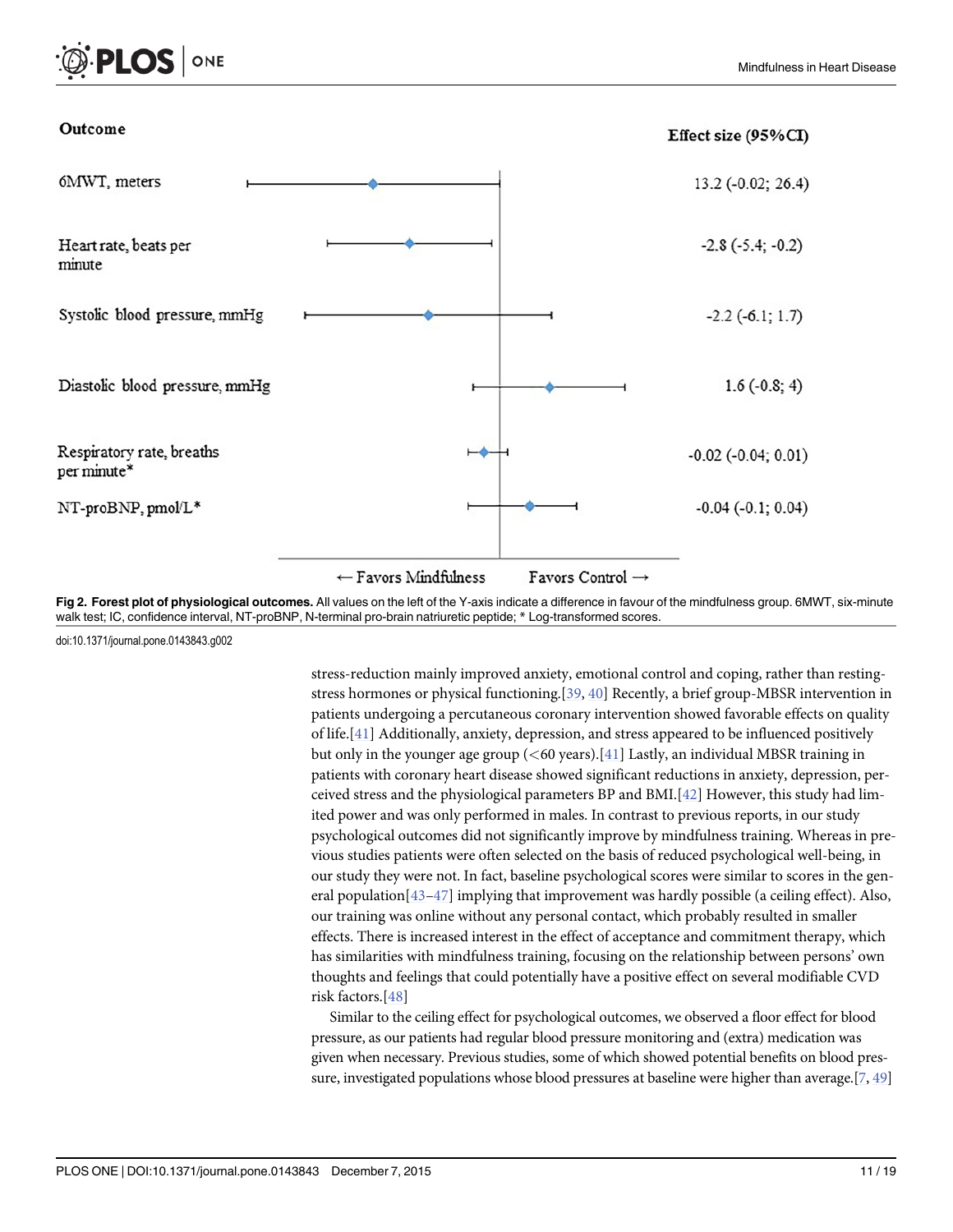<span id="page-11-0"></span>

[Fig 3. F](#page-5-0)orest plot of psychological outcomes. All values on the left of the Y-axis indicate a difference in favour of the mindfulness group. CI, confidence interval; SF-36, Short Form Health survey; VAS, visual analogue scale; HADS, hospital anxiety and depression scale; PSS, perceived stress score; PSSS12, perceived social support.

doi:10.1371/journal.pone.0143843.g003

LOS I

ONE

Accumulating evidence suggests that mind and body do indeed show an interaction and that physiological changes are underlain by several neuro-humoral mechanisms. For example, in an extensive study of a framework in mind-body medicine, Benson and colleagues focused on the relaxation response as a core component in autonomic function and physical changes. [\[50](#page-18-0), [51\]](#page-18-0) It has been shown that, through emotions and thoughts, the autonomic nervous system is key in the brain-heart connection.[\[52\]](#page-18-0) By working through the autonomic nervous system, mind-body practices can also benefit endothelial, neuroendocrine and immune function. [\[53](#page-18-0)–[55\]](#page-18-0) However, the mechanism between the mind and body is not merely unidirectional: several levels of the neuro-axis have been found to contribute to the "top-down and bottom-up mechanisms" in mind-body practices.[[56](#page-18-0)]

To date, web-based mindfulness training studies have been limited to small studies on stress reduction. A study by Gluck et al.[[57](#page-18-0)] reported a trend towards lower levels of stress. Two other studies on online mindfulness training showed not only that it was feasible to conduct online mindfulness training, but also that it was effective in reducing stress.[\[58,](#page-18-0) [59\]](#page-18-0) It is important to emphasize that their study populations consisted of mainly females recruited from the healthy general population, and in one, no randomization was performed.

Limitations of the current study must be addressed. Our own study used neither a placebo nor a waiting list for the control group. We considered the placebo effect of the online training to be inherent to the active intervention: we evaluated the training and the control as they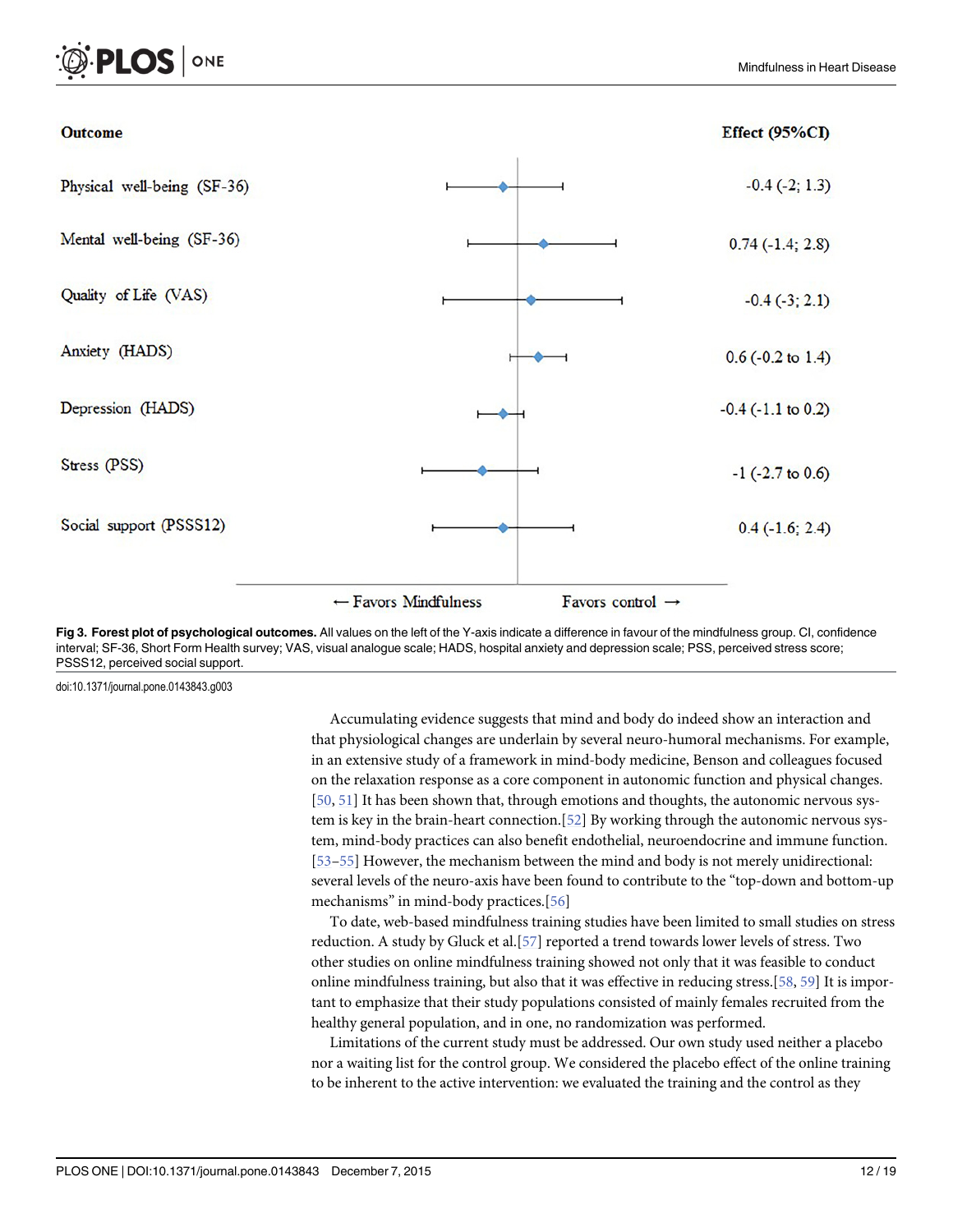<span id="page-12-0"></span>would be implemented in real-world practice and measured effectiveness rather than efficacy. We acknowledge that by doing so our study is pragmatic rather than explanatory. Our inclusion of the placebo effect as part of the mindfulness intervention compared with UC without placebo in the control group is further justified by the fact that no competing therapy exists. Every placebo online training similar to the intervention we could think of would likely have an unwanted beneficial effect in the control group.

Another limitation is that only  $80.6\%$  (n = 261) of the patients returned for follow-up. Reasons for trial discontinuation were not reported due to recommendations from the local ethics committee. A possible explanation for the follow-up rate is the fact that the intervention was not offered in a group-based setting. The impact of online training may be lower than that of

| Table 3. Changes in outcomes at 12 weeks compared with baseline (intragroup effect) and differences between treatment groups (intergroup |
|------------------------------------------------------------------------------------------------------------------------------------------|
| effect) on physiological and psychological outcomes, as-treated analyses.                                                                |

| <b>Physiological outcomes</b>    | <b>Treatment group</b> | Delta 12-weeks* (mean, SD) | Estimate+ | 95% CI       | p     |
|----------------------------------|------------------------|----------------------------|-----------|--------------|-------|
| 6MWT, meters                     | <b>Mindfulness</b>     | 9.36(35.9)                 | 10.6      | $-1.7; 23.0$ | 0.091 |
|                                  | <b>UC</b>              | $-1.92(51.7)$              |           |              |       |
| Heart rate, beats/min            | <b>Mindfulness</b>     | $-3.07(11.7)$              | $-3.4$    | $-6.3; 0.4$  | 0.027 |
|                                  | <b>UC</b>              | 0.47(9.2)                  |           |              |       |
| SBP, mmHg                        | <b>Mindfulness</b>     | $-5.17(14.5)$              | $-3.8$    | $-8.0; 0.3$  | 0.072 |
|                                  | <b>UC</b>              | $-1.50(15.5)$              |           |              |       |
| DBP, mmHg                        | <b>Mindfulness</b>     | $-2.34(8.9)$               | 0.8       | $-1.8; 3.5$  | 0.524 |
|                                  | <b>UC</b>              | $-3.39(10.1)$              |           |              |       |
| Respiratory rate, breaths/minute | <b>Mindfulness</b>     | $-0.67(3.5)$               | $-0.7$    | $-1.8; 0.3$  | 0.170 |
|                                  | <b>UC</b>              | $-0.11(4.1)$               |           |              |       |
| NT-proBNP, pmol/L‡               | <b>Mindfulness</b>     | 1.03(28.7)                 | $-0.04$   | $-0.2; 0.09$ | 0.540 |
|                                  | <b>UC</b>              | 4.73(21.7)                 |           |              |       |
| <b>Psychological outcomes</b>    |                        |                            |           |              |       |
| <b>SF-36 PCS</b>                 | Mindfulness            | 0.7(6.4)                   | 0.13      | $-1.7; 2.0$  | 0.893 |
|                                  | <b>UC</b>              | 0.4(6.8)                   |           |              |       |
| <b>SF-36 MCS</b>                 | <b>Mindfulness</b>     | $-0.05(7.5)$               | 1.2       | $-1.1; 3.5$  | 0.302 |
|                                  | <b>UC</b>              | 1.5(8.9)                   |           |              |       |
| <b>VAS</b>                       | <b>Mindfulness</b>     | 0.4(10.4)                  | $-0.2$    | $-3.0; 2.6$  | 0.878 |
|                                  | <b>UC</b>              | 0.7(9.3)                   |           |              |       |
| <b>HADS Anxiety</b>              | Mindfulness            | $-0.5(3.2)$                | 0.5       | $-0.4; 1.4$  | 0.267 |
|                                  | <b>UC</b>              | $-0.9(3.0)$                |           |              |       |
| <b>HADS Depression</b>           | <b>Mindfulness</b>     | $-0.5(2.9)$                | $-0.4$    | $-1.2; 0.3$  | 0.267 |
|                                  | <b>UC</b>              | 0.0(2.3)                   |           |              |       |
| <b>PSS</b>                       | <b>Mindfulness</b>     | $-2.4(6.3)$                | $-1.1$    | $-3.0; 0.8$  | 0.244 |
|                                  | UC                     | $-0.9(6.8)$                |           |              |       |
| <b>PSSS12</b>                    | <b>Mindfulness</b>     | 0.6(7.4)                   | 0.5       | $-1.7; 2.6$  | 0.670 |
|                                  | <b>UC</b>              | 0.1(8.0)                   |           |              |       |

SD, standard deviation; SE, standard error; 6MWT, six-minute walk test; UC, usual care; SBP, systolic blood pressure; DBP, diastolic blood pressure; IQR, interquartile range; SE, standard error, NT.

proBNP, N-terminal pro-brain natriuretic peptide; SF-36, Short Form Health survey; VAS, visual analogue scale; HADS, hospital anxiety and depression scale; PSS, perceived stress score; PSSS12, perceived social support.

\* Delta value (follow-up measurement minus baseline, intragroup effect) was calculated for those who attended the 12-week follow-up.

† Linear mixed model analyses for repeated measurements for differences between treatment groups on the dependent variables (time X intervention effect).

‡ Effect estimates are calculated from log-transformed scores.

doi:10.1371/journal.pone.0143843.t003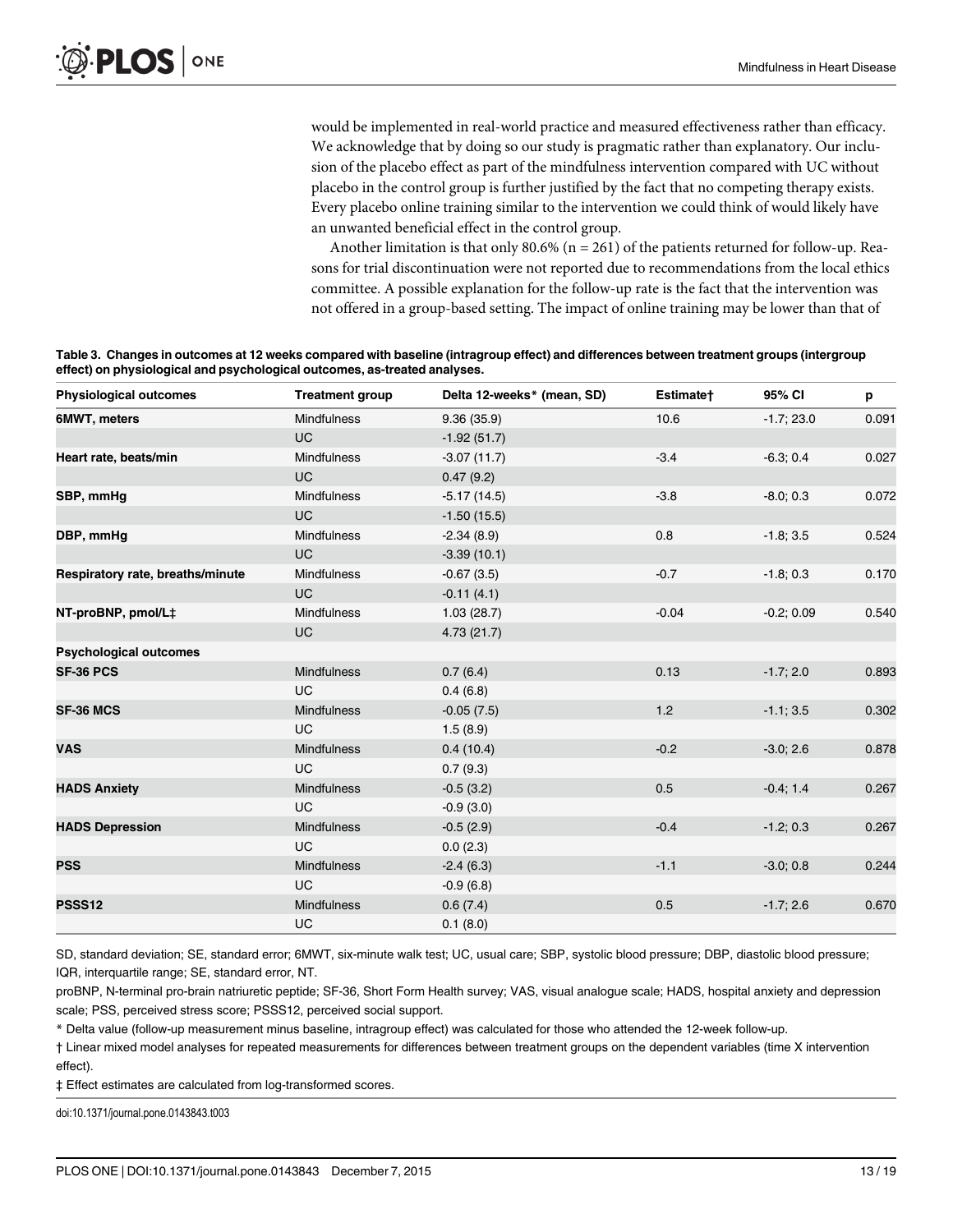<span id="page-13-0"></span>

|                                                                                                 |                             |                  |                  | <b>Std. Mean Difference</b>   | <b>Std. Mean Difference</b>                   |
|-------------------------------------------------------------------------------------------------|-----------------------------|------------------|------------------|-------------------------------|-----------------------------------------------|
| <b>Study or Subgroup</b>                                                                        | <b>Std. Mean Difference</b> |                  | <b>SE</b> Weight | IV, Random, 95% CI            | IV, Random, 95% CI                            |
| 6MWT                                                                                            |                             | $-0.12$ $0.0836$ | 16.7%            | $-0.12$ [ $-0.28$ , $0.04$ ]  |                                               |
| Heart rate                                                                                      |                             | $-0.2$ 0.0837    | 16.6%            | $-0.20$ [ $-0.36$ , $-0.04$ ] |                                               |
| Systolic blood pressure                                                                         |                             | $-0.14$ 0.0836   | 16.7%            | $-0.14$ [ $-0.30$ , $0.02$ ]  |                                               |
| Diastolic blood pressure                                                                        |                             | 0.09 0.0835      | 16.7%            | $0.09$ [-0.07, 0.25]          |                                               |
| Respiratory rate                                                                                |                             | $-0.11$ $0.0835$ | 16.7%            | $-0.11$ [ $-0.27, 0.05$ ]     |                                               |
| NTproBNP*                                                                                       |                             | $-0.12$ $0.0836$ | 16.7%            | $-0.12$ [ $-0.28$ , $0.04$ ]  |                                               |
| <b>Total (95% CI)</b>                                                                           |                             |                  | 100.0%           | $-0.10$ [ $-0.18$ , $-0.02$ ] |                                               |
| Heterogeneity: Tau <sup>2</sup> = 0.00; Chi <sup>2</sup> = 6.96, df = 5 (P = 0.22); $I^2$ = 28% |                             |                  |                  | -1                            | $-0.5$<br>0.5                                 |
| Test for overall effect: $Z = 2.48$ (P = 0.01)                                                  |                             |                  |                  |                               | <b>Favours mindfulness</b><br>Favours control |

[Fig 4. F](#page-5-0)orest plot showing the Intention-to-Treat Cohen's D results of the effectiveness of the mindfulness intervention compared with usual care on the physiological outcomes. The width of the line indicates the 95%CI. All values lower than 0 indicate a significant difference in favour of the mindfulness group.

doi:10.1371/journal.pone.0143843.g004

|                                                |                                                                                                 |                  |           | <b>Std. Mean Difference</b>  | <b>Std. Mean Difference</b>                   |  |
|------------------------------------------------|-------------------------------------------------------------------------------------------------|------------------|-----------|------------------------------|-----------------------------------------------|--|
| <b>Study or Subgroup</b>                       | <b>Std. Mean Difference</b>                                                                     |                  | SE Weight | IV, Random, 95% CI           | IV, Random, 95% CI                            |  |
| SF36 Physical scale                            |                                                                                                 | 0.03 0.0835      | 14.3%     | $0.03$ [-0.13, 0.19]         |                                               |  |
| SF36 Mental scale                              | $-0.07$                                                                                         | 0.0835           | 14.3%     | $-0.07$ [ $-0.23$ , $0.09$ ] |                                               |  |
| Quality of Life                                |                                                                                                 | $-0.01$ $0.0835$ | 14.3%     | $-0.01$ [ $-0.17, 0.15$ ]    |                                               |  |
| Anxiety                                        |                                                                                                 | 0.1 0.0835       | 14.3%     | $0.10$ [-0.06, 0.26]         |                                               |  |
| Depression                                     |                                                                                                 | $-0.17$ $0.0836$ | 14.3%     | $-0.17$ $[-0.33, -0.01]$     |                                               |  |
| <b>Stress</b>                                  |                                                                                                 | $-0.09$ $0.0835$ | 14.3%     | $-0.09$ [ $-0.25$ , $0.07$ ] |                                               |  |
| Social support                                 |                                                                                                 | 0.01 0.0835      | 14.3%     | $0.01$ [-0.15, 0.17]         |                                               |  |
| <b>Total (95% CI)</b>                          |                                                                                                 |                  | 100.0%    | $-0.03$ [ $-0.09$ , $0.04$ ] |                                               |  |
|                                                | Heterogeneity: Tau <sup>2</sup> = 0.00; Chi <sup>2</sup> = 6.78, df = 6 (P = 0.34); $I^2$ = 11% |                  |           |                              | 0.5<br>$-0.5$<br>-1                           |  |
| Test for overall effect: $Z = 0.85$ (P = 0.40) |                                                                                                 |                  |           |                              | <b>Favours mindfulness</b><br>Favours control |  |

[Fig 5. F](#page-5-0)orest plot showing the Intention-to-Treat Cohen's D results of the effectiveness of the mindfulness intervention compared with usual care on the psychological outcomes. The width of the line indicates the 95%CI. All values lower than 0 indicate a significant difference in favour of the mindfulness group.

doi:10.1371/journal.pone.0143843.g005

|                                                  |                                                                                                |                  | <b>Std. Mean Difference</b>   | <b>Std. Mean Difference</b>                   |
|--------------------------------------------------|------------------------------------------------------------------------------------------------|------------------|-------------------------------|-----------------------------------------------|
| <b>Study or Subgroup</b>                         | <b>Std. Mean Difference</b>                                                                    | <b>SE</b> Weight | IV, Random, 95% CI            | IV, Random, 95% CI                            |
| 6MWT                                             | $-0.19$ $0.089$                                                                                | 16.7%            | $-0.19$ [ $-0.36$ , $-0.02$ ] |                                               |
| Heart rate                                       | $-0.2$ 0.089                                                                                   | 16.7%            | $-0.20$ [ $-0.37, -0.03$ ]    |                                               |
| Systolic blood pressure                          | $-0.2$ 0.089                                                                                   | 16.7%            | $-0.20$ [ $-0.37, -0.03$ ]    |                                               |
| Diastolic blood pressure                         | 0.03 0.089                                                                                     | 16.7%            | $0.03$ [-0.14, 0.20]          |                                               |
| Respiratory rate                                 | $-0.15$ 0.089                                                                                  | 16.7%            | $-0.15$ [ $-0.32$ , $0.02$ ]  |                                               |
| NTproBNP*                                        | $-0.15$ 0.089                                                                                  | 16.7%            | $-0.15$ [ $-0.32$ , $0.02$ ]  |                                               |
| <b>Total (95% CI)</b>                            |                                                                                                | 100.0%           | $-0.14$ [ $-0.21$ , $-0.07$ ] |                                               |
|                                                  | Heterogeneity: Tau <sup>2</sup> = 0.00; Chi <sup>2</sup> = 4.89, df = 5 (P = 0.43); $1^2$ = 0% |                  | -1                            | 0.5<br>$-0.5$                                 |
| Test for overall effect: $Z = 3.94$ (P < 0.0001) |                                                                                                |                  |                               | <b>Favours mindfulness</b><br>Favours control |

[Fig 6. F](#page-5-0)orest plot showing the As-Treated Cohen's D results of the effectiveness of the mindfulness intervention compared with usual care on the physiological outcomes. The width of the line indicates the 95%CI. All values lower than 0 indicate a significant difference in favour of the mindfulness group.

doi:10.1371/journal.pone.0143843.g006

personal or group training. While this would mean that the results of mindfulness therapy may therefore be even stronger in other settings, the easy accessibility of online training may have allowed better generalizability of the results, as patients could do the training in their own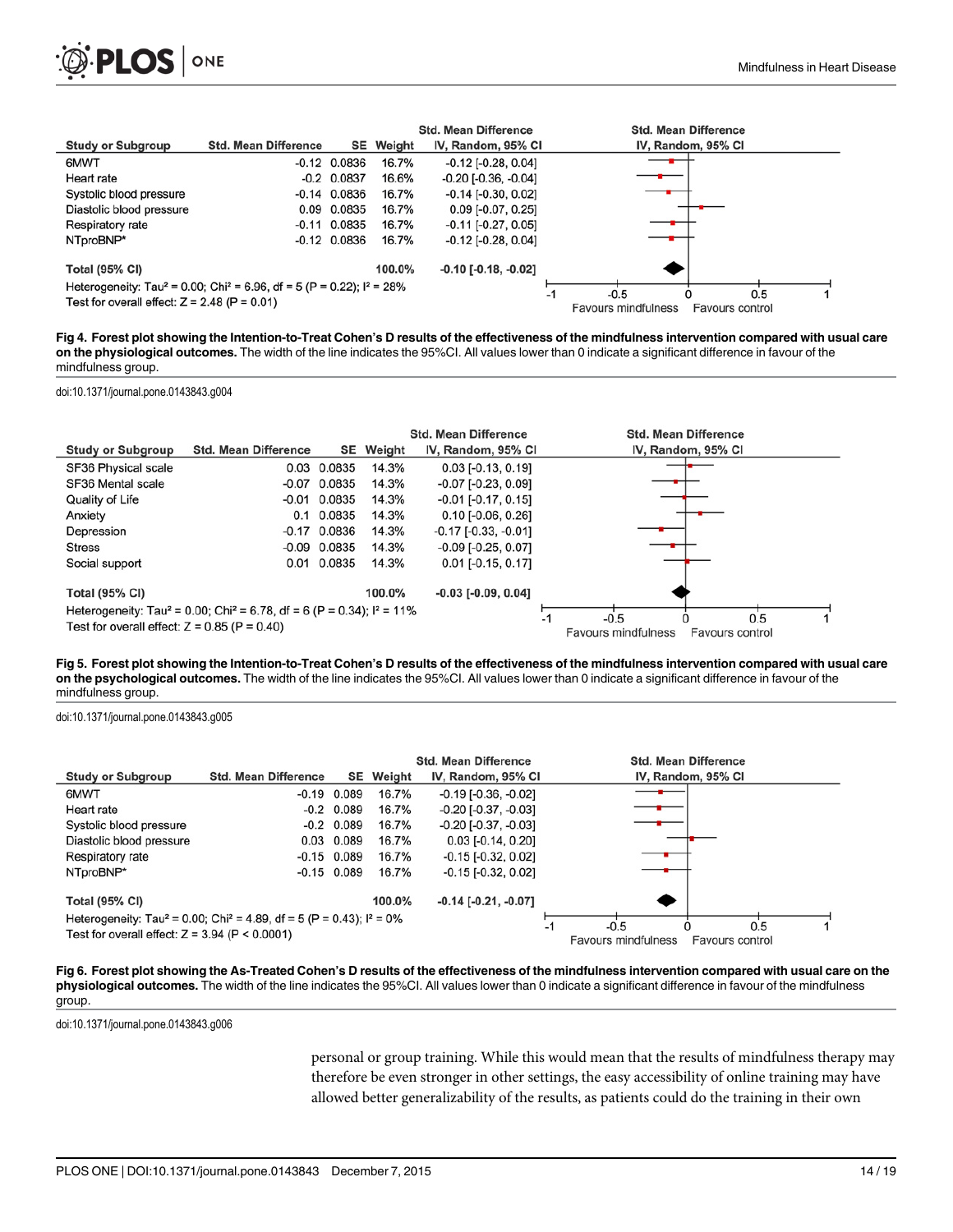<span id="page-14-0"></span>

|                                                |                                                                                                 |                 |        | <b>Std. Mean Difference</b>   |    | <b>Std. Mean Difference</b>                                           |
|------------------------------------------------|-------------------------------------------------------------------------------------------------|-----------------|--------|-------------------------------|----|-----------------------------------------------------------------------|
| <b>Study or Subgroup</b>                       | <b>Std. Mean Difference</b>                                                                     | SE              | Weiaht | IV, Random, 95% CI            |    | IV, Random, 95% CI                                                    |
| <b>SF36 Physical scale</b>                     |                                                                                                 | $0.02$ 0.089    | 14.3%  | $0.02$ [-0.15, 0.19]          |    |                                                                       |
| SF36 Mental scale                              |                                                                                                 | $-0.15$ 0.089   | 14.3%  | $-0.15$ [ $-0.32$ , $0.02$ ]  |    |                                                                       |
| Quality of Life                                |                                                                                                 | $-0.01$ $0.089$ | 14.3%  | $-0.01$ [ $-0.18$ , $0.16$ ]  |    |                                                                       |
| Anxiety                                        |                                                                                                 | 0.08 0.089      | 14.3%  | $0.08$ [-0.09, 0.25]          |    |                                                                       |
| Depression                                     |                                                                                                 | $-0.14$ 0.089   | 14.3%  | $-0.14$ [ $-0.31$ , $0.03$ ]  |    |                                                                       |
| <b>Stress</b>                                  |                                                                                                 | $-0.21$ $0.089$ | 14.3%  | $-0.21$ [ $-0.38$ , $-0.04$ ] |    |                                                                       |
| Social support                                 |                                                                                                 | $-0.03$ 0.089   | 14.3%  | $-0.03$ [ $-0.20$ , $0.14$ ]  |    |                                                                       |
| <b>Total (95% CI)</b>                          |                                                                                                 |                 | 100.0% | $-0.06$ [ $-0.14$ , $0.02$ ]  |    |                                                                       |
|                                                | Heterogeneity: Tau <sup>2</sup> = 0.00; Chi <sup>2</sup> = 8.38, df = 6 (P = 0.21); $I^2$ = 28% |                 |        |                               |    |                                                                       |
| Test for overall effect: $Z = 1.58$ (P = 0.11) |                                                                                                 |                 |        |                               | -1 | $-0.5$<br>0.5<br><b>Favours Mindfulness</b><br><b>Favours Control</b> |

[Fig 7. F](#page-5-0)orest plot showing the As-Treated Cohen's D results of the effectiveness of the mindfulness intervention compared with usual care on the psychological outcomes. The width of the line indicates the 95%CI. All values lower than 0 indicate a significant difference in favour of the mindfulness group.

doi:10.1371/journal.pone.0143843.g007

environment and fit it into a busy schedule. Although we monitored participants' training activity, detailed adherence was difficult to assess and control for. Furthermore, ethical considerations prevented us from blinding patients to the nature of the intervention during the informed consent procedure and patients' expectation of the interventions was not addressed. The control group was therefore aware that the online mindfulness training was available and that they were not receiving it. This could have led to selective follow-up but we found no significant difference between the groups at follow-up with regard to demographic and clinical variables. A placebo lifestyle intervention in the control group could underestimate the effectiveness of the active intervention compared to what can be expected in real-world practice. Thus, rather than comparing to a unrealistic placebo intervention, we considered the placebo effect as part-and-parcel of the procedure. In addition, we did not assess maintenance of blinding, but the inability to blind patients could have potentially led to unblinding of the investigators (outcome assessors), even though extensive precautions were made to limit this bias.

#### **Conclusions**

Online mindfulness training is feasible in patients with heart disease and shows a small positive effect on exercise capacity and heart rate. The current study found no significant effect on psychological outcomes.

## Supporting Information

[S1 Text.](http://www.plosone.org/article/fetchSingleRepresentation.action?uri=info:doi/10.1371/journal.pone.0143843.s001) Consort 2010 checklist of web-based mindfulness training in heart disease. (DOC)

[S2 Text.](http://www.plosone.org/article/fetchSingleRepresentation.action?uri=info:doi/10.1371/journal.pone.0143843.s002) Trial Protocol. (DOC)

[S1 Table](http://www.plosone.org/article/fetchSingleRepresentation.action?uri=info:doi/10.1371/journal.pone.0143843.s003). Content web-based mindfulness training. (DOCX)

## Acknowledgments

The authors thank the patients, secretary Celeste Manley for her fantastic administrative support, and students Esther van der Woude and Maud Hendriksen for their assistance.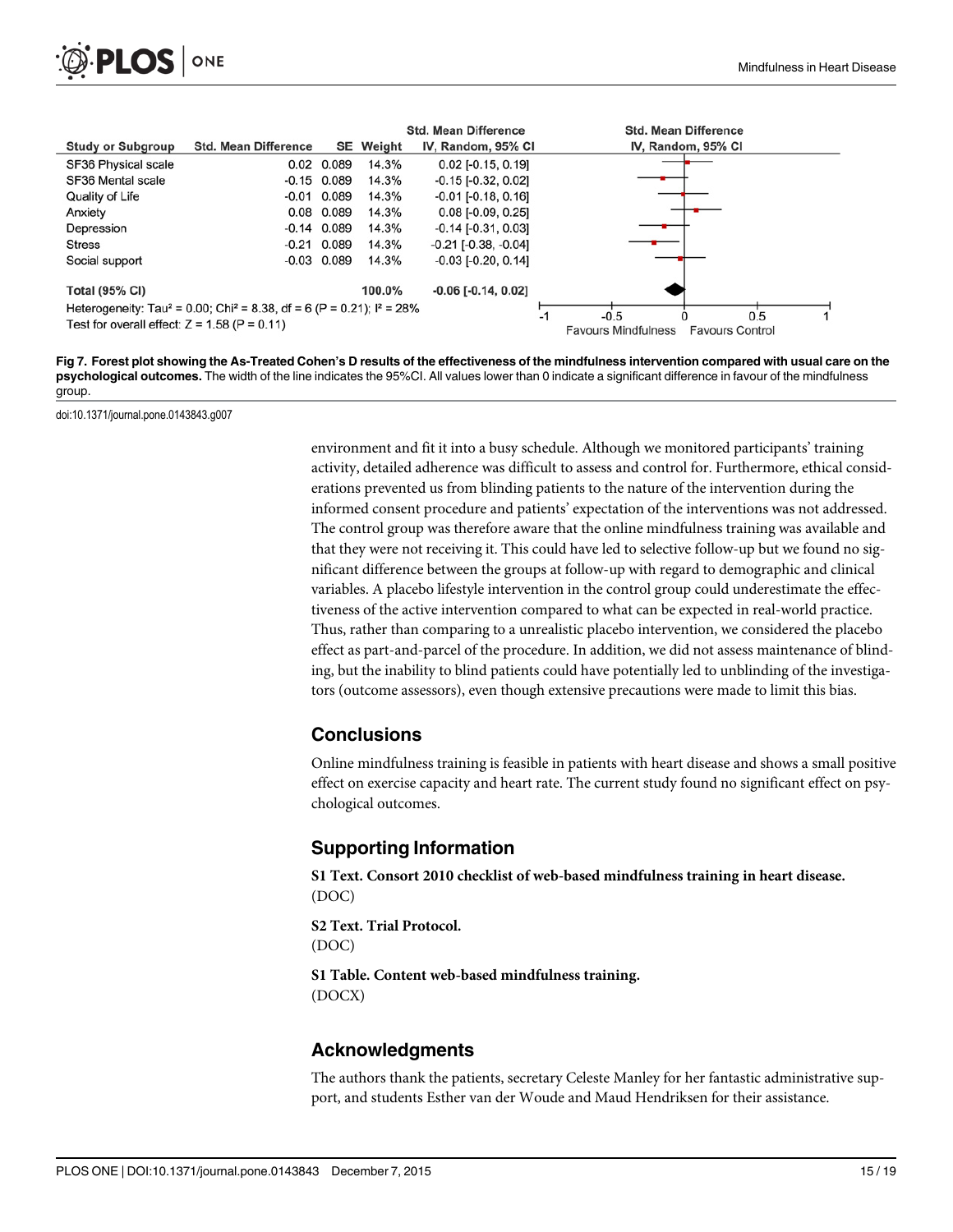<span id="page-15-0"></span>The online mindfulness training was originally developed and provided by Psychology Magazine. This program is also available to clients in the general Dutch population as an 8 weeks training. For the current study the training was extended to12 weeks. In particular we would like to thank Peggy van der Lee from Psychology Magazine for her support in the design of the mindfulness training for this study.

## Author Contributions

Conceived and designed the experiments: JOY EMWJU MM DR EFCR MGMH JWR. Performed the experiments: JOY MFW RAG. Analyzed the data: JOY MFW RAG DR EFCR MGMH JWR. Contributed reagents/materials/analysis tools: JOY MFW RAG EMWJU MM DR EFCR MGMH JWR. Wrote the paper: JOY MFW RAG EMWJU MM DR EFCR MGMH JWR.

## References

- [1.](#page-1-0) Murray CJL, Vos T, Lozano R, Naghavi M, Flaxman AD, Michaud C, et al. Disability-adjusted life years (DALYs) for 291 diseases and injuries in 21 regions, 1990–2010: a systematic analysis for the Global Burden of Disease Study 2010. Lancet. 2012; 380(9859):2197–223. PMID: [ISI:000312387000016.](http://www.ncbi.nlm.nih.gov/pubmed/ISI:000312387000016) doi: [10.1016/S0140-6736\(12\)61689-4](http://dx.doi.org/10.1016/S0140-6736(12)61689-4)
- [2.](#page-1-0) Richardson S, Shaffer JA, Falzon L, Krupka D, Davidson KW, Edmondson D. Meta-analysis of perceived stress and its association with incident coronary heart disease. Am J Cardiol. 2012; 110 (12):1711–6. Epub 2012/09/15. doi: [10.1016/j.amjcard.2012.08.004](http://dx.doi.org/10.1016/j.amjcard.2012.08.004) PMID: [22975465](http://www.ncbi.nlm.nih.gov/pubmed/22975465); PubMed Central PMCID: PMC3511594.
- [3.](#page-1-0) Rosengren A, Hawken S, Ounpuu S, Sliwa K, Zubaid M, Almahmeed WA, et al. Association of psychosocial risk factors with risk of acute myocardial infarction in 11119 cases and 13648 controls from 52 countries (the INTERHEART study): case-control study. Lancet. 2004; 364(9438):953–62. Epub 2004/ 09/15. doi: [10.1016/S0140-6736\(04\)17019-0S0140-6736\(04\)17019-0](http://dx.doi.org/10.1016/S0140-6736(04)17019-0S0140-6736(04)17019-0) [pii]. PMID: [15364186.](http://www.ncbi.nlm.nih.gov/pubmed/15364186)
- [4.](#page-1-0) Richardson S, Shaffer JA, Falzon L, Krupka D, Davidson KW, Edmondson D. Meta-analysis of perceived stress and its association with incident coronary heart disease. Am J Cardiol. 2012; 110 (12):1711–6. Epub 2012/09/15. doi: S0002-9149(12)01929-7 [pii] doi: [10.1016/j.amjcard.2012.08.004](http://dx.doi.org/10.1016/j.amjcard.2012.08.004) PMID: [22975465;](http://www.ncbi.nlm.nih.gov/pubmed/22975465) PubMed Central PMCID: PMC3511594.
- [5.](#page-1-0) Custodis F, Gertz K, Balkaya M, Prinz V, Mathar I, Stamm C, et al. Heart rate contributes to the vascular effects of chronic mental stress: effects on endothelial function and ischemic brain injury in mice. Stroke. 2011; 42(6):1742–9. Epub 2011/04/30. doi: STROKEAHA.110.598607 [pii] doi: [10.1161/](http://dx.doi.org/10.1161/STROKEAHA.110.598607) [STROKEAHA.110.598607](http://dx.doi.org/10.1161/STROKEAHA.110.598607) PMID: [21527760.](http://www.ncbi.nlm.nih.gov/pubmed/21527760)
- [6.](#page-1-0) Perk J, De Backer G, Gohlke H, Graham I, Reiner Z, Verschuren M, et al. European Guidelines on cardiovascular disease prevention in clinical practice (version 2012). The Fifth Joint Task Force of the European Society of Cardiology and Other Societies on Cardiovascular Disease Prevention in Clinical Practice (constituted by representatives of nine societies and by invited experts). Eur Heart J. 2012; 33 (13):1635–701. Epub 2012/05/05. doi: ehs092 [pii] doi: [10.1093/eurheartj/ehs092](http://dx.doi.org/10.1093/eurheartj/ehs092) PMID: [22555213](http://www.ncbi.nlm.nih.gov/pubmed/22555213).
- [7.](#page-1-0) Abbott RA, Whear R, Rodgers LR, Bethel A, Thompson Coon J, Kuyken W, et al. Effectiveness of mindfulness-based stress reduction and mindfulness based cognitive therapy in vascular disease: A systematic review and meta-analysis of randomised controlled trials. Journal of psychosomatic research. 2014; 76(5):341–51. doi: [10.1016/j.jpsychores.2014.02.012](http://dx.doi.org/10.1016/j.jpsychores.2014.02.012) PMID: [24745774](http://www.ncbi.nlm.nih.gov/pubmed/24745774).
- [8.](#page-1-0) Goyal M, Singh S, Sibinga EM, Gould NF, Rowland-Seymour A, Sharma R, et al. Meditation programs for psychological stress and well-being: a systematic review and meta-analysis. JAMA Intern Med. 2014; 174(3):357–68. Epub 2014/01/08. doi: 1809754 [pii] doi: [10.1001/jamainternmed.2013.13018](http://dx.doi.org/10.1001/jamainternmed.2013.13018) PMID: [24395196.](http://www.ncbi.nlm.nih.gov/pubmed/24395196)
- [9.](#page-1-0) Kabatzinn J. An Outpatient Program in Behavioral Medicine for Chronic Pain Patients Based on the Practice of Mindfulness Meditation—Theoretical Considerations and Preliminary-Results. Gen Hosp Psychiat. 1982; 4(1):33–47. doi: [10.1016/0163-8343\(82\)90026-3](http://dx.doi.org/10.1016/0163-8343(82)90026-3) PMID: [ISI:A1982NK16400007.](http://www.ncbi.nlm.nih.gov/pubmed/ISI:A1982NK16400007)
- [10.](#page-1-0) Segal ZVW, J.M.G.; Teasdale J.D. Mindfulness-based Cognitive Therapy for Depression: A New Approach to Preventing Relapse. New York: Guilford Press; 2002. 351 p.
- [11.](#page-1-0) Bishop SR, Lau M, Shapiro S, Carlson L, Anderson ND, Carmody J, et al. Mindfulness: A proposed operational definition. Clin Psychol-Sci Pr. 2004; 11(3):230–41. doi: [10.1093/clipsy/bph077](http://dx.doi.org/10.1093/clipsy/bph077) PMID: [ISI:000222900200002.](http://www.ncbi.nlm.nih.gov/pubmed/ISI:000222900200002)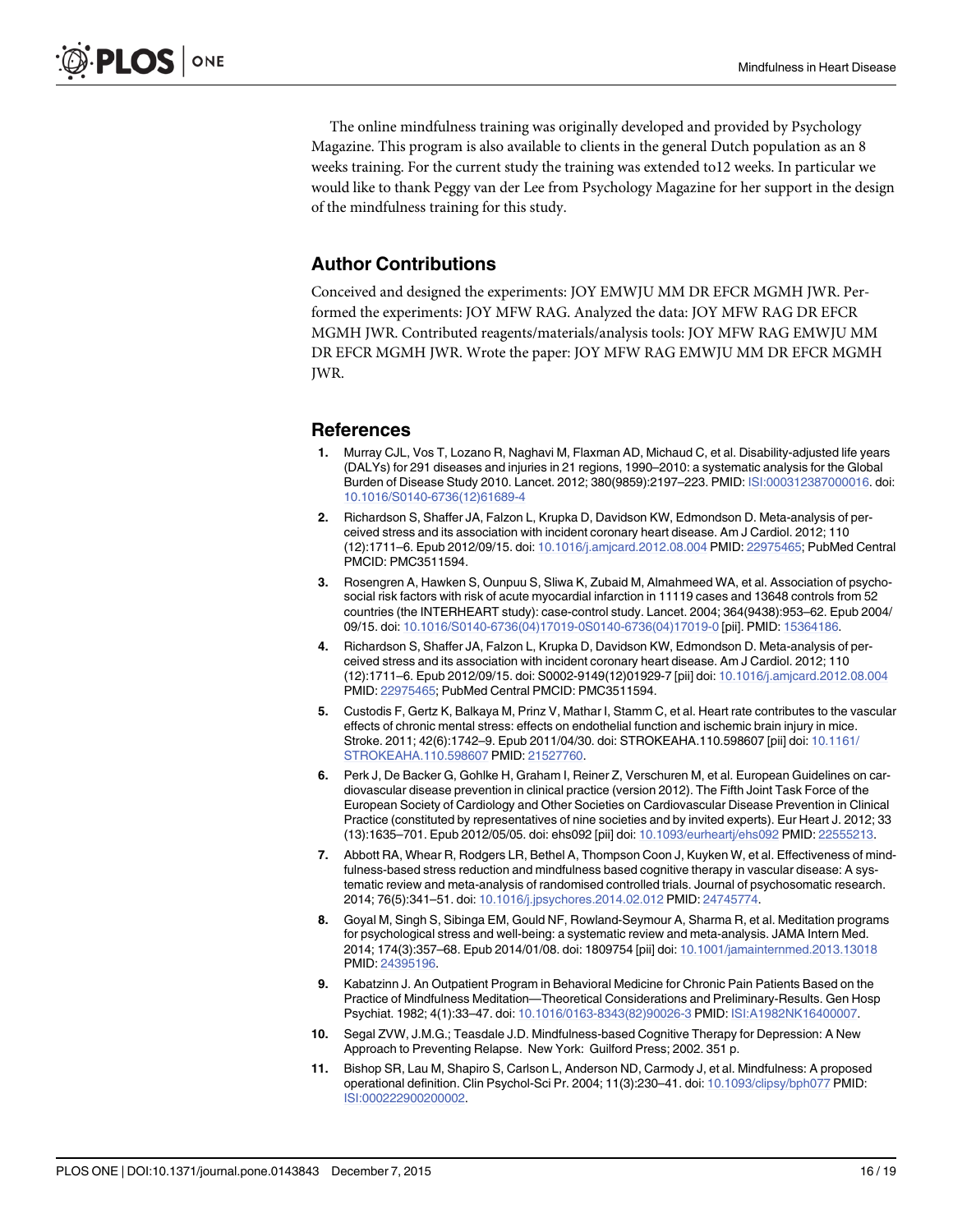- <span id="page-16-0"></span>[12.](#page-1-0) Hofmann SG, Sawyer AT, Witt AA, Oh D. The Effect of Mindfulness-Based Therapy on Anxiety and Depression: A Meta-Analytic Review. J Consult Clin Psych. 2010; 78(2):169–83. doi: [10.1037/](http://dx.doi.org/10.1037/A0018555) [A0018555](http://dx.doi.org/10.1037/A0018555) PMID: [ISI:000276572800004](http://www.ncbi.nlm.nih.gov/pubmed/ISI:000276572800004).
- 13. Zeidan F, Johnson SK, Gordon NS, Goolkasian P. Effects of Brief and Sham Mindfulness Meditation on Mood and Cardiovascular Variables. J Altern Complem Med. 2010; 16(8):867–73. doi: [10.1089/](http://dx.doi.org/10.1089/acm.2009.0321) [acm.2009.0321](http://dx.doi.org/10.1089/acm.2009.0321) PMID: [ISI:000280739600008.](http://www.ncbi.nlm.nih.gov/pubmed/ISI:000280739600008)
- 14. Baer RA. Mindfulness training as a clinical intervention: A conceptual and empirical review. Clin Psychol-Sci Pr. 2003; 10(2):125–43. doi: [10.1093/clipsy/bpg015](http://dx.doi.org/10.1093/clipsy/bpg015) PMID: [ISI:000182986300001](http://www.ncbi.nlm.nih.gov/pubmed/ISI:000182986300001).
- 15. Ospina MB, Bond K, Karkhaneh M, Tjosvold L, Vandermeer B, Liang Y, et al. Meditation practices for health: state of the research. Evid Rep Technol Assess (Full Rep). 2007;(155: ):1–263. Epub 2007/09/ 04. PMID: [17764203.](http://www.ncbi.nlm.nih.gov/pubmed/17764203)
- [16.](#page-1-0) Olivo EL, Dodson-Lavelle B, Wren A, Fang Y, Oz MC. Feasibility and effectiveness of a brief meditation-based stress management intervention for patients diagnosed with or at risk for coronary heart disease: a pilot study. Psychology Health & Medicine. 2009; 14(5):513–23. Epub 2009/10/22. doi: 915988873 [pii] doi: [10.1080/13548500902890087](http://dx.doi.org/10.1080/13548500902890087) PMID: [19844830](http://www.ncbi.nlm.nih.gov/pubmed/19844830).
- [17.](#page-1-0) Diller GP, Dimopoulos K, Okonko D, Li W, Babu-Narayan SV, Broberg CS, et al. Exercise intolerance in adult congenital heart disease: comparative severity, correlates, and prognostic implication. Circulation. 2005; 112(6):828–35. Epub 2005/08/03. doi: CIRCULATIONAHA.104.529800 [pii] doi: [10.1161/](http://dx.doi.org/10.1161/CIRCULATIONAHA.104.529800) [CIRCULATIONAHA.104.529800](http://dx.doi.org/10.1161/CIRCULATIONAHA.104.529800) PMID: [16061735.](http://www.ncbi.nlm.nih.gov/pubmed/16061735)
- [18.](#page-2-0) Maex E. Mindfulness 'in de maalstroom van je leven': Lannoo; 2006.
- [19.](#page-2-0) Formsvision. [updated 24/10/2014]. Available: [www.formsvision.com](http://www.formsvision.com).
- [20.](#page-3-0) Van De Bruaene A, De Meester P, Voigt JU, Delcroix M, Pasquet A, De Backer J, et al. Worsening in oxygen saturation and exercise capacity predict adverse outcome in patients with Eisenmenger syndrome. International journal of cardiology. 2013; 168(2):1386–92. doi: [10.1016/j.ijcard.2012.12.021](http://dx.doi.org/10.1016/j.ijcard.2012.12.021) PMID: [23295038.](http://www.ncbi.nlm.nih.gov/pubmed/23295038)
- 21. Rostagno C, Olivo G, Comeglio M, Boddi V, Banchelli M, Galanti G, et al. Prognostic value of 6-minute walk corridor test in patients with mild to moderate heart failure: comparison with other methods of functional evaluation. European journal of heart failure. 2003; 5(3):247–52. PMID: [12798821](http://www.ncbi.nlm.nih.gov/pubmed/12798821).
- [22.](#page-3-0) Manzano L, Babalis D, Roughton M, Shibata M, Anker SD, Ghio S, et al. Predictors of clinical outcomes in elderly patients with heart failure. European journal of heart failure. 2011; 13(5):528–36. doi: [10.](http://dx.doi.org/10.1093/eurjhf/hfr030) [1093/eurjhf/hfr030](http://dx.doi.org/10.1093/eurjhf/hfr030) PMID: [21454299.](http://www.ncbi.nlm.nih.gov/pubmed/21454299)
- [23.](#page-3-0) Laboratories ATSCoPSfCPF. ATS statement: guidelines for the six-minute walk test. Am J Respir Crit Care Med. 2002; 166(1):111–7. Epub 2002/07/02. doi: [10.1164/ajrccm.166.1.at1102](http://dx.doi.org/10.1164/ajrccm.166.1.at1102) PMID: [12091180.](http://www.ncbi.nlm.nih.gov/pubmed/12091180)
- [24.](#page-3-0) Ware JE Jr., Sherbourne CD. The MOS 36-item short-form health survey (SF-36). I. Conceptual framework and item selection. Med Care. 1992; 30(6):473–83. Epub 1992/06/11. PMID: [1593914](http://www.ncbi.nlm.nih.gov/pubmed/1593914).
- [25.](#page-3-0) Lane DA, Lip GY, Millane TA. Quality of life in adults with congenital heart disease. Heart. 2002; 88 (1):71–5. Epub 2002/06/18. PMID: [12067950;](http://www.ncbi.nlm.nih.gov/pubmed/12067950) PubMed Central PMCID: PMC1767157.
- [26.](#page-3-0) McHorney CA, Ware JE Jr., Raczek AE. The MOS 36-Item Short-Form Health Survey (SF-36): II. Psychometric and clinical tests of validity in measuring physical and mental health constructs. Med Care. 1993; 31(3):247–63. PMID: [8450681.](http://www.ncbi.nlm.nih.gov/pubmed/8450681)
- [27.](#page-3-0) Moons P, Van Deyk K, De Bleser L, Marquet K, Raes E, De Geest S, et al. Quality of life and health status in adults with congenital heart disease: a direct comparison with healthy counterparts. Eur J Cardiovasc Prev Rehabil. 2006; 13(3):407–13. Epub 2006/08/24. doi: 00149831-200606000-00017 [pii]. PMID: [16926671.](http://www.ncbi.nlm.nih.gov/pubmed/16926671)
- [28.](#page-3-0) Zigmond AS, Snaith RP. The hospital anxiety and depression scale. Acta Psychiatr Scand. 1983; 67 (6):361–70. Epub 1983/06/01. PMID: [6880820](http://www.ncbi.nlm.nih.gov/pubmed/6880820).
- [29.](#page-3-0) Cohen S, Kamarck T, Mermelstein R. A global measure of perceived stress. J Health Soc Behav. 1983; 24(4):385–96. Epub 1983/12/01. PMID: [6668417](http://www.ncbi.nlm.nih.gov/pubmed/6668417).
- [30.](#page-4-0) Pedersen SS, Spinder H, Erdman RA, Denollet J. Poor perceived social support in implantable cardioverter defibrillator (ICD) patients and their partners: cross-validation of the multidimensional scale of perceived social support. Psychosomatics. 2009; 50(5):461–7. Epub 2009/10/27. doi: 50/5/461 [pii] doi: [10.1176/appi.psy.50.5.461](http://dx.doi.org/10.1176/appi.psy.50.5.461) PMID: [19855031.](http://www.ncbi.nlm.nih.gov/pubmed/19855031)
- [31.](#page-8-0) Dimopoulos K, Okonko DO, Diller GP, Broberg CS, Salukhe TV, Babu-Narayan SV, et al. Abnormal ventilatory response to exercise in adults with congenital heart disease relates to cyanosis and predicts survival. Circulation. 2006; 113(24):2796–802. Epub 2006/06/14. doi: CIRCULATIONAHA.105.594218 [pii] doi: [10.1161/CIRCULATIONAHA.105.594218](http://dx.doi.org/10.1161/CIRCULATIONAHA.105.594218) PMID: [16769913.](http://www.ncbi.nlm.nih.gov/pubmed/16769913)
- 32. Inuzuka R, Diller GP, Borgia F, Benson L, Tay EL, Alonso-Gonzalez R, et al. Comprehensive use of cardiopulmonary exercise testing identifies adults with congenital heart disease at increased mortality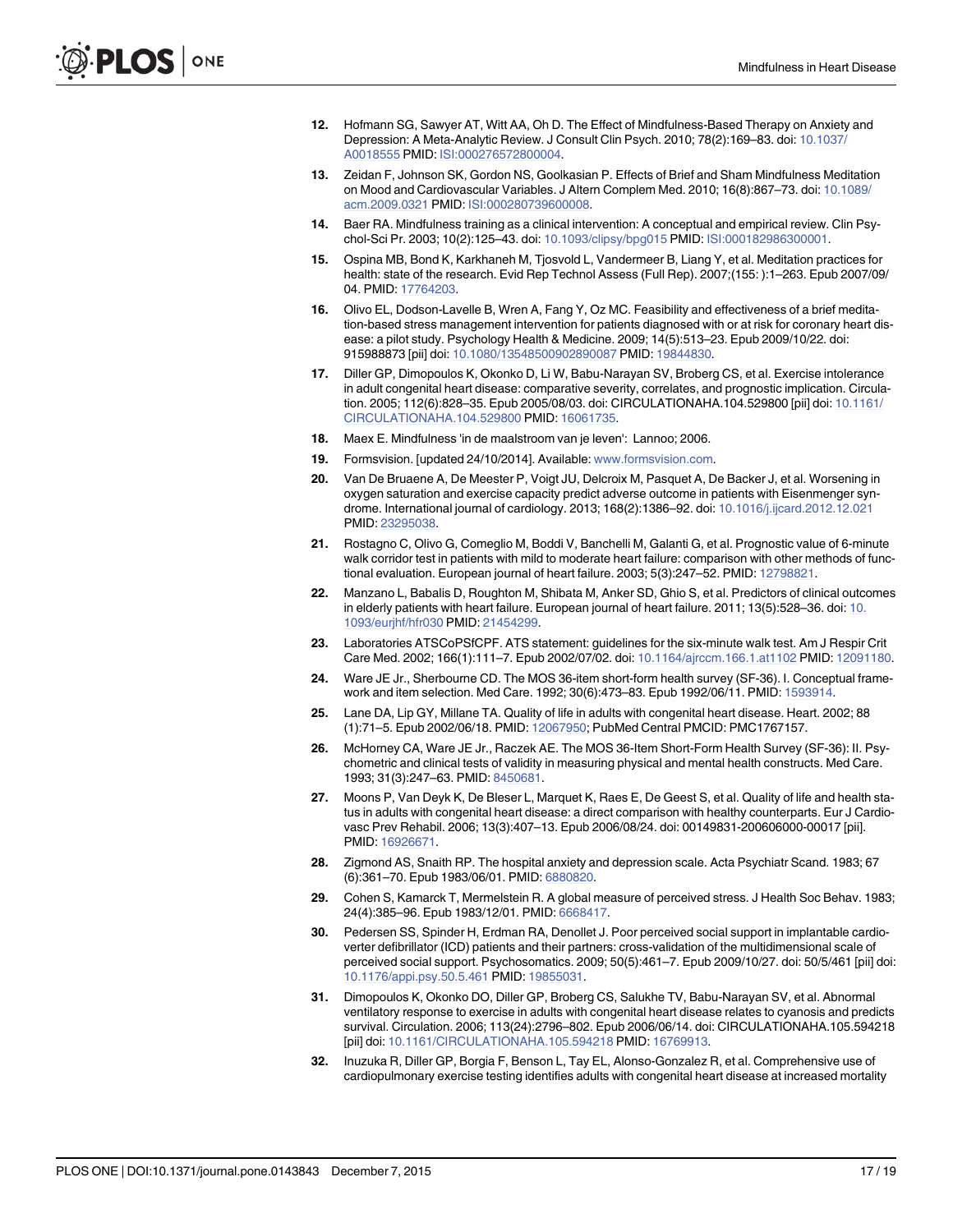risk in the medium term. Circulation. 2012; 125(2):250–9. Epub 2011/12/08. doi: CIRCULATIO-NAHA.111.058719 [pii] doi: [10.1161/CIRCULATIONAHA.111.058719](http://dx.doi.org/10.1161/CIRCULATIONAHA.111.058719) PMID: [22147905.](http://www.ncbi.nlm.nih.gov/pubmed/22147905)

- <span id="page-17-0"></span>[33.](#page-8-0) Kempny A, Dimopoulos K, Alonso-Gonzalez R, Alvarez-Barredo M, Tutarel O, Uebing A, et al. Six-minute walk test distance and resting oxygen saturations but not functional class predict outcome in adult patients with Eisenmenger syndrome. International journal of cardiology. 2013; 168(5):4784–9. Epub 2013/08/22. doi: S0167-5273(13)01452-6 [pii] doi: [10.1016/j.ijcard.2013.07.227](http://dx.doi.org/10.1016/j.ijcard.2013.07.227) PMID: [23962785](http://www.ncbi.nlm.nih.gov/pubmed/23962785).
- [34.](#page-8-0) Heran BS, Chen JM, Ebrahim S, Moxham T, Oldridge N, Rees K, et al. Exercise-based cardiac rehabilitation for coronary heart disease. Cochrane Database Syst Rev. 2011;(7: ):CD001800. Epub 2011/07/ 08. doi: [10.1002/14651858.CD001800.pub2](http://dx.doi.org/10.1002/14651858.CD001800.pub2) PMID: [21735386.](http://www.ncbi.nlm.nih.gov/pubmed/21735386)
- [35.](#page-8-0) Clark AM, Hartling L, Vandermeer B, McAlister FA. Meta-analysis: secondary prevention programs for patients with coronary artery disease. Ann Intern Med. 2005; 143(9):659–72. Epub 2005/11/03. doi: 143/9/659 [pii]. PMID: [16263889.](http://www.ncbi.nlm.nih.gov/pubmed/16263889)
- [36.](#page-8-0) Hjalmarson A, Gilpin EA, Kjekshus J, Schieman G, Nicod P, Henning H, et al. Influence of heart rate on mortality after acute myocardial infarction. Am J Cardiol. 1990; 65(9):547–53. Epub 1990/03/11. doi: 0002-9149(90)91029-6 [pii]. PMID: [1968702](http://www.ncbi.nlm.nih.gov/pubmed/1968702).
- [37.](#page-8-0) Diaz A, Bourassa MG, Guertin MC, Tardif JC. Long-term prognostic value of resting heart rate in patients with suspected or proven coronary artery disease. Eur Heart J. 2005; 26(10):967–74. Epub 2005/03/19. doi: ehi190 [pii] doi: [10.1093/eurheartj/ehi190](http://dx.doi.org/10.1093/eurheartj/ehi190) PMID: [15774493](http://www.ncbi.nlm.nih.gov/pubmed/15774493).
- [38.](#page-9-0) Gullestad L, Wikstrand J, Deedwania P, Hialmarson A, Egstrup K, Elkayam U, et al. What resting heart rate should one aim for when treating patients with heart failure with a beta-blocker? Experiences from the Metoprolol Controlled Release/Extended Release Randomized Intervention Trial in Chronic Heart Failure (MERIT-HF). J Am Coll Cardiol. 2005; 45(2):252–9. Epub 2005/01/18. doi: S0735-1097(04) 02063-7 [pii] doi: [10.1016/j.jacc.2004.10.032](http://dx.doi.org/10.1016/j.jacc.2004.10.032) PMID: [15653024.](http://www.ncbi.nlm.nih.gov/pubmed/15653024)
- [39.](#page-10-0) Robert McComb JJ, Tacon A, Randolph P, Caldera Y. A pilot study to examine the effects of a mindfulness-based stress-reduction and relaxation program on levels of stress hormones, physical functioning, and submaximal exercise responses. J Altern Complement Med. 2004; 10(5):819–27. Epub 2005/ 01/15. doi: [10.1089/acm.2004.10.819](http://dx.doi.org/10.1089/acm.2004.10.819) PMID: [15650471.](http://www.ncbi.nlm.nih.gov/pubmed/15650471)
- Tacon AM, McComb J, Caldera Y, Randolph P. Mindfulness meditation, anxiety reduction, and heart disease: a pilot study. Fam Community Health. 2003; 26(1):25–33. Epub 2003/06/13. PMID: [12802125](http://www.ncbi.nlm.nih.gov/pubmed/12802125).
- [41.](#page-10-0) Nyklicek I, Dijksman SC, Lenders PJ, Fonteijn WA, Koolen JJ. A brief mindfulness based intervention for increase in emotional well-being and quality of life in percutaneous coronary intervention (PCI) patients: the MindfulHeart randomized controlled trial. J Behav Med. 2014; 37(1):135–44. Epub 2012/ 11/28. doi: [10.1007/s10865-012-9475-4](http://dx.doi.org/10.1007/s10865-012-9475-4) PMID: [23180285.](http://www.ncbi.nlm.nih.gov/pubmed/23180285)
- [42.](#page-10-0) Parswani MJ, Sharma MP, Iyengar S. Mindfulness-based stress reduction program in coronary heart disease: A randomized control trial. International journal of yoga. 2013; 6(2):111–7. doi: [10.4103/0973-](http://dx.doi.org/10.4103/0973-6131.113405) [6131.113405](http://dx.doi.org/10.4103/0973-6131.113405) PMID: [23930029;](http://www.ncbi.nlm.nih.gov/pubmed/23930029) PubMed Central PMCID: PMC3734636.
- [43.](#page-10-0) Aaronson NK, Muller M, Cohen PD, Essink-Bot ML, Fekkes M, Sanderman R, et al. Translation, validation, and norming of the Dutch language version of the SF-36 Health Survey in community and chronic disease populations. J Clin Epidemiol. 1998; 51(11):1055–68. Epub 1998/11/17. doi: S0895-4356(98) 00097-3 [pii]. PMID: [9817123](http://www.ncbi.nlm.nih.gov/pubmed/9817123).
- 44. Cohen SW, G. Perceived stress in a probability sample of the United States. In: Oskamp ISSS, editor. The social psychology of health: Claremont Symposium on applied social psychology. Newbury Park, CA: Sage; 1988.
- 45. Crawford JR, Henry JD, Crombie C, Taylor EP. Normative data for the HADS from a large non-clinical sample. Br J Clin Psychol. 2001; 40(Pt 4):429–34. Epub 2002/01/05. PMID: [11760618](http://www.ncbi.nlm.nih.gov/pubmed/11760618).
- 46. Kind P, Dolan P, Gudex C, Williams A. Variations in population health status: results from a United Kingdom national questionnaire survey. BMJ. 1998; 316(7133):736–41. Epub 1998/04/08. PMID: [9529408;](http://www.ncbi.nlm.nih.gov/pubmed/9529408) PubMed Central PMCID: PMC28477.
- [47.](#page-10-0) Zimet GD, Dahlem NW, Zimet SG, Farley GK. The Multidimensional Scale of Perceived Social Support. J Pers Assess. 1988; 52(1):30–41. doi: [10.1207/s15327752jpa5201\\_2](http://dx.doi.org/10.1207/s15327752jpa5201_2) PMID: [ISI:A1988M281200002](http://www.ncbi.nlm.nih.gov/pubmed/ISI:A1988M281200002).
- [48.](#page-10-0) Spatola CA, Manzoni GM, Castelnuovo G, Malfatto G, Facchini M, Goodwin CL, et al. The ACTon-HEART study: rationale and design of a randomized controlled clinical trial comparing a brief intervention based on Acceptance and Commitment Therapy to usual secondary prevention care of coronary heart disease. Health and quality of life outcomes. 2014; 12:22. doi: [10.1186/1477-7525-12-22](http://dx.doi.org/10.1186/1477-7525-12-22) PMID: [24552555](http://www.ncbi.nlm.nih.gov/pubmed/24552555); PubMed Central PMCID: PMC3936953.
- [49.](#page-10-0) Younge JO, Gotink RA, Baena CP, Roos-Hesselink JW, Hunink MM. Mind-body practices for patients with cardiac disease: a systematic review and meta-analysis. Eur J Prev Cardiol. 2014. Epub 2014/09/ 18. doi: 2047487314549927 [pii] doi: [10.1177/2047487314549927](http://dx.doi.org/10.1177/2047487314549927) PMID: [25227551.](http://www.ncbi.nlm.nih.gov/pubmed/25227551)